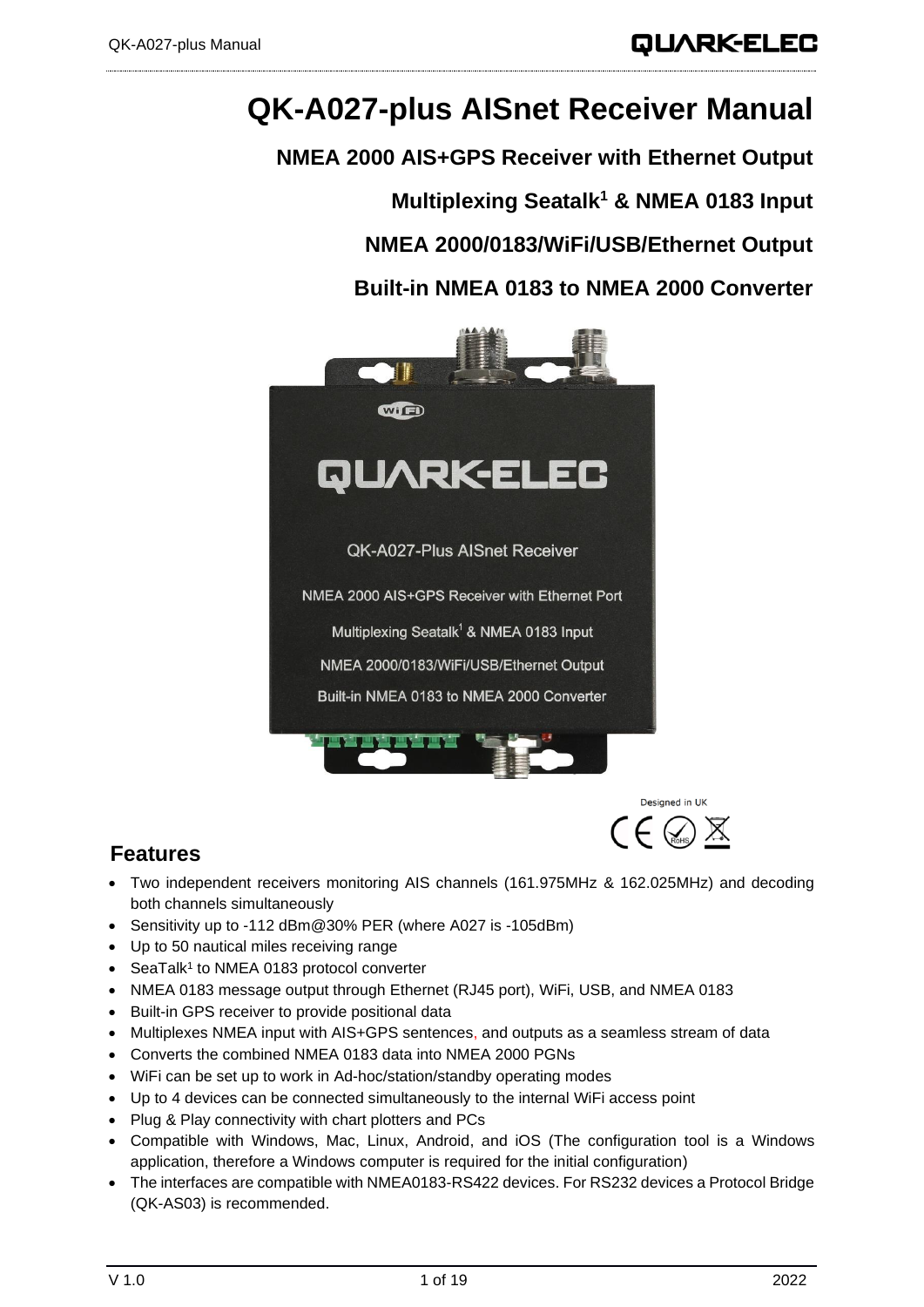## **Contents**

| 1.<br>2.        |           |  |
|-----------------|-----------|--|
| 3.              |           |  |
|                 | 3.1.      |  |
|                 | 3.2.      |  |
|                 | 3.3.      |  |
|                 | 3.4.      |  |
|                 | 3.5.      |  |
|                 | $3.5.1$ . |  |
|                 | 3.5.2.    |  |
|                 | 3.6.      |  |
|                 | 3.7.      |  |
|                 | 3.8.      |  |
|                 | 3.8.1     |  |
|                 | 3.9.      |  |
|                 | 3.9.1.    |  |
|                 | 3.10.     |  |
|                 |           |  |
|                 | 3.10.2.   |  |
| $4_{\cdot}$     |           |  |
|                 | 4.1.      |  |
|                 | 4.2.      |  |
|                 | 4.3.      |  |
|                 | 4.4.      |  |
|                 |           |  |
|                 | 4.4.2     |  |
|                 | 4.5.      |  |
|                 | 4.6.      |  |
| 5.              |           |  |
| 6.              |           |  |
| 7 <sub>1</sub>  |           |  |
| 8.              |           |  |
| 9.              |           |  |
| 10 <sub>1</sub> |           |  |
| 11 <sub>1</sub> |           |  |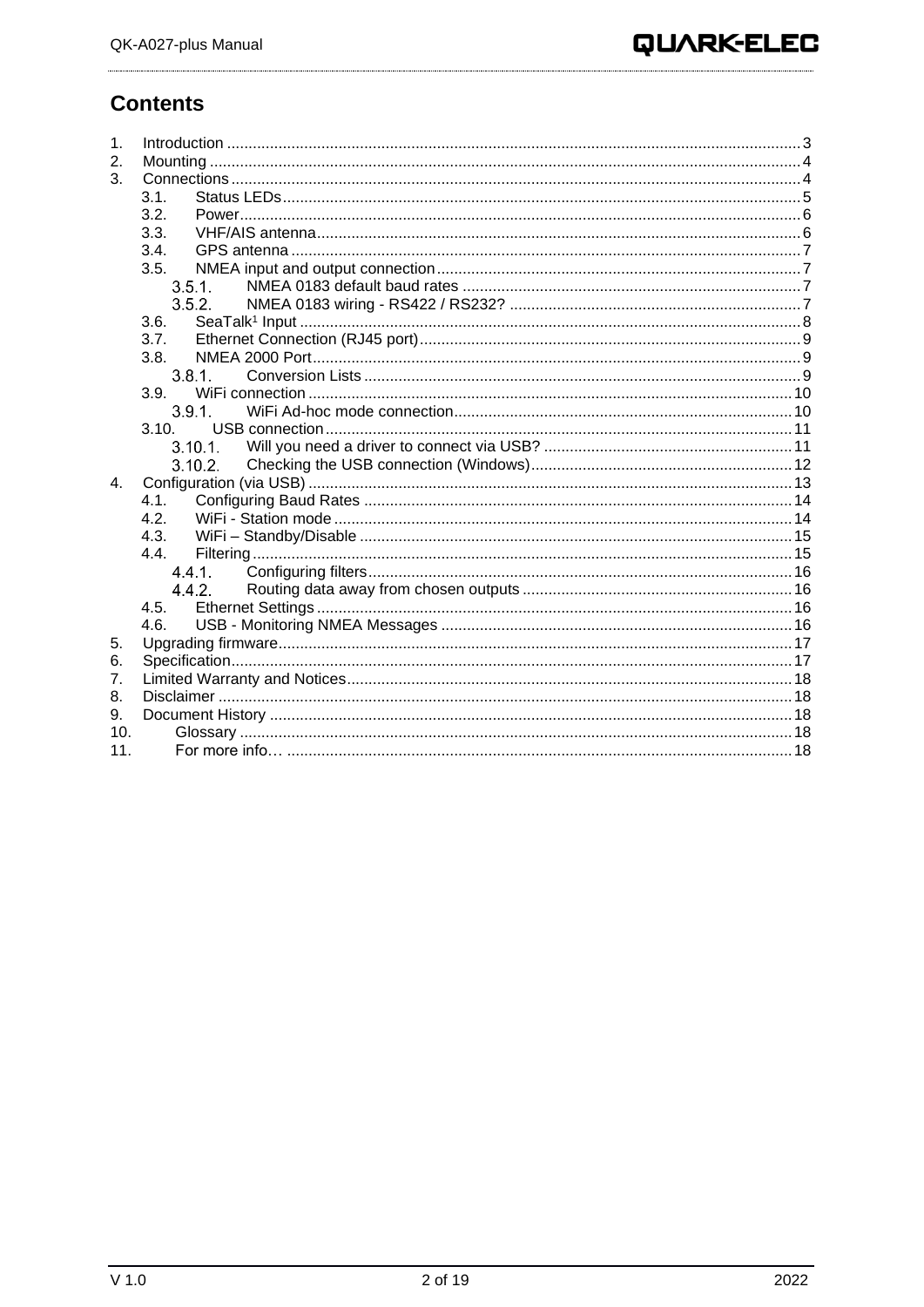## <span id="page-2-0"></span>**1. Introduction**

The A027+ is a commercial level AIS/GPS receiver with multiple routing functions. Data is generated from the built-in AIS and GPS receivers. The NMEA 0183 and Seatalk<sup>1</sup> inputs are combined by the multiplexer and forwarded to the WiFi, Ethernet (RJ45 port), USB, NMEA0183, and N2K outputs. Whether you are using a tablet, a mobile phone, or an onboard computer, you can easily connect the device to your onboard navigation system. The A027+ can also be used as an AIS shore station which can receive and transfer AIS data to a remote server via the internet by government bodies.

The A027+ comes with a standard RS422 NMEA 0183 input. NMEA sentences from another on-board device, such as a wind sensor, depth transductor or radar, can be combined with other navigation data by the A027+.

The internal SeaTalk**<sup>1</sup>** converter allows the A027+ to convert data received from the SeaTalk**<sup>1</sup>** bus to NMEA messages. These messages can be combined with other NMEA data and sent to the relevant outputs.

The A027+ features an integrated GPS module, which provides GPS data to all outputs. when an external GPS antenna (with TNC connector) is connected to it.

The A027+'s built-in NMEA 2000 converter offers the option to connect it and send navigation data to the NMEA2000 network. This is a one-way interface, meaning the combined GPS, AIS, NMEA0183 and SeaTalk data is converted to NMEA 2000 PGNs and sent to the N2K network. Please be aware of that the A027+ cannot read data from the NMEA2000 network.

When connected to a chart plotter or on-board PC running compatible software, the AIS data transmitted from ships within range will be displayed on the screen, enabling the skipper or navigator to visualize the traffic within VHF range. The A027+ can enhance safety at sea by providing proximity, speed, size, and directional information of other vessels, improve safety and efficiency in navigation and help protect the marine environment.



The A027+ is classed as a commercial grade AIS receiver as it offers more enhanced functions such as the Ethernet and NMEA 2000 outputs, which some entry level AIS receivers do not. It has a greater AIS range of 45nm, like the commercial grade A026+, however, as it is a one-way interface, the A027+ is perfect for those wanting the extra AIS range, but do not need the additional features that the A026+ provides. This keeps the A027+ pocket-friendly, while still offering more advanced functions than the entrylevel devices.

The below comparison chart briefly explains the functional differences between these products:

|         | USB                   | WiFi                  | Ethernet | N <sub>2</sub> K | Maximum<br>AIS range |
|---------|-----------------------|-----------------------|----------|------------------|----------------------|
| $A027+$ | One-way               | One-way               | Yes      | One-way          | 45 <sub>nm</sub>     |
| $A026+$ | <b>Bi-directional</b> | <b>Bi-directional</b> | No       | Bi-directional   | 45 <sub>nm</sub>     |
| A024    | One-way               | One-way               | No       | No               | 22nm                 |
| A026    | One-way               | One-way               | No       | No               | 22nm                 |
| A027    | One-way               | One-wav               | No       | No               | 20 <sub>nm</sub>     |
| A028    | One-way               | No                    | No       | One-way          | 20 <sub>nm</sub>     |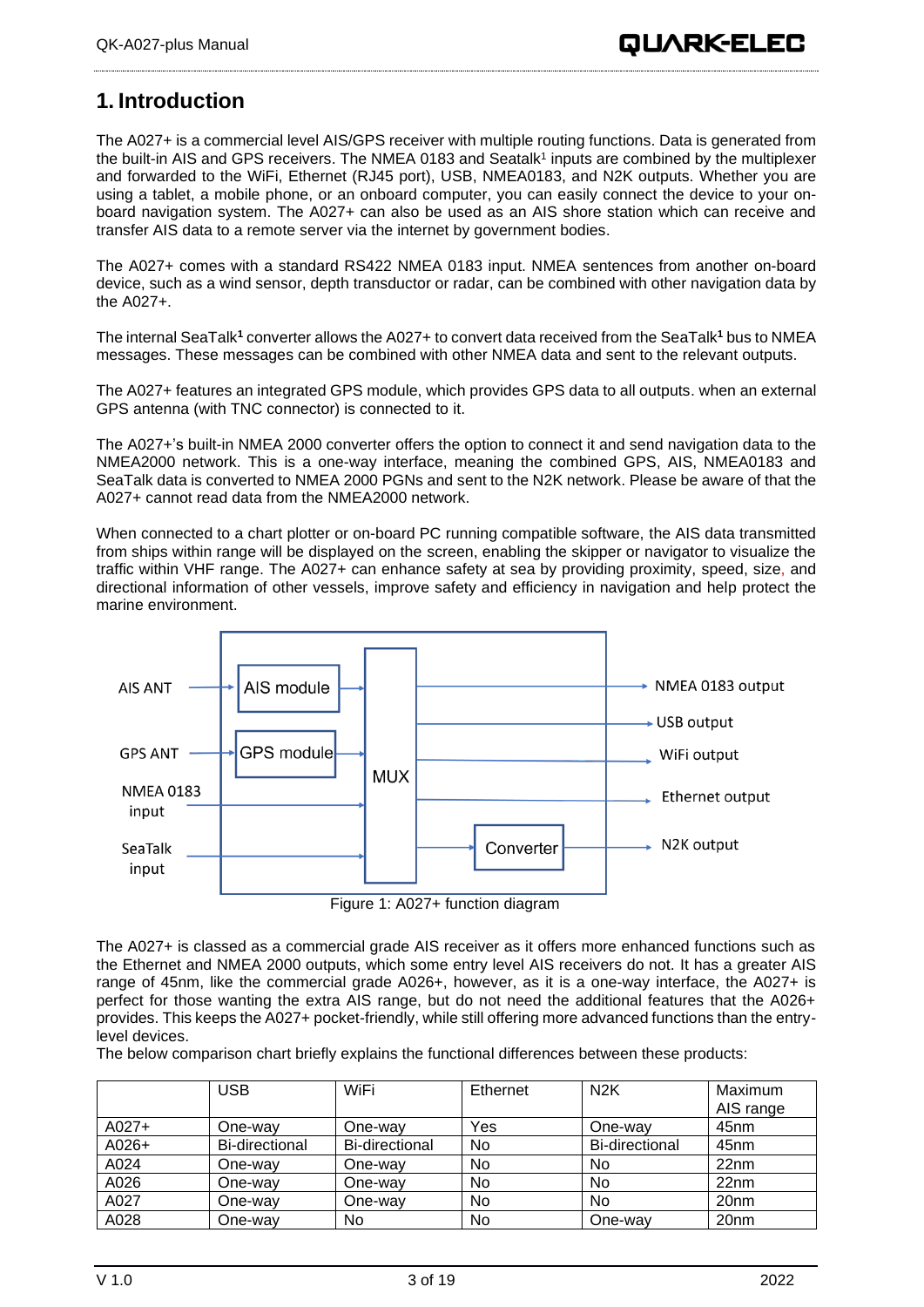## <span id="page-3-0"></span>**2. Mounting**

Although the A027+ comes with an extruded aluminium enclosure to shield it from external RF interference, it should not be fitted close to generators or compressors (e.g., refrigerators) as they can generate substantial RF noise. It is designed to be installed in a protected indoor environment. Generally, a suitable placement of the A027+ is together with other types of navigation equipment, along with the PC or chart plotter that will be used to display the output data. The A027+ is designed to be securely mounted to a suitable bulkhead or shelf in an indoor environment and needs to be placed where it is well protected from humidity and water. Ensure there is enough space around the multiplexer to connect the wirings.



Figure 2: Dimensions

<span id="page-3-1"></span>





The A027+ NMEA 2000 AIS+GPS receiver has the following options for connection to other devices: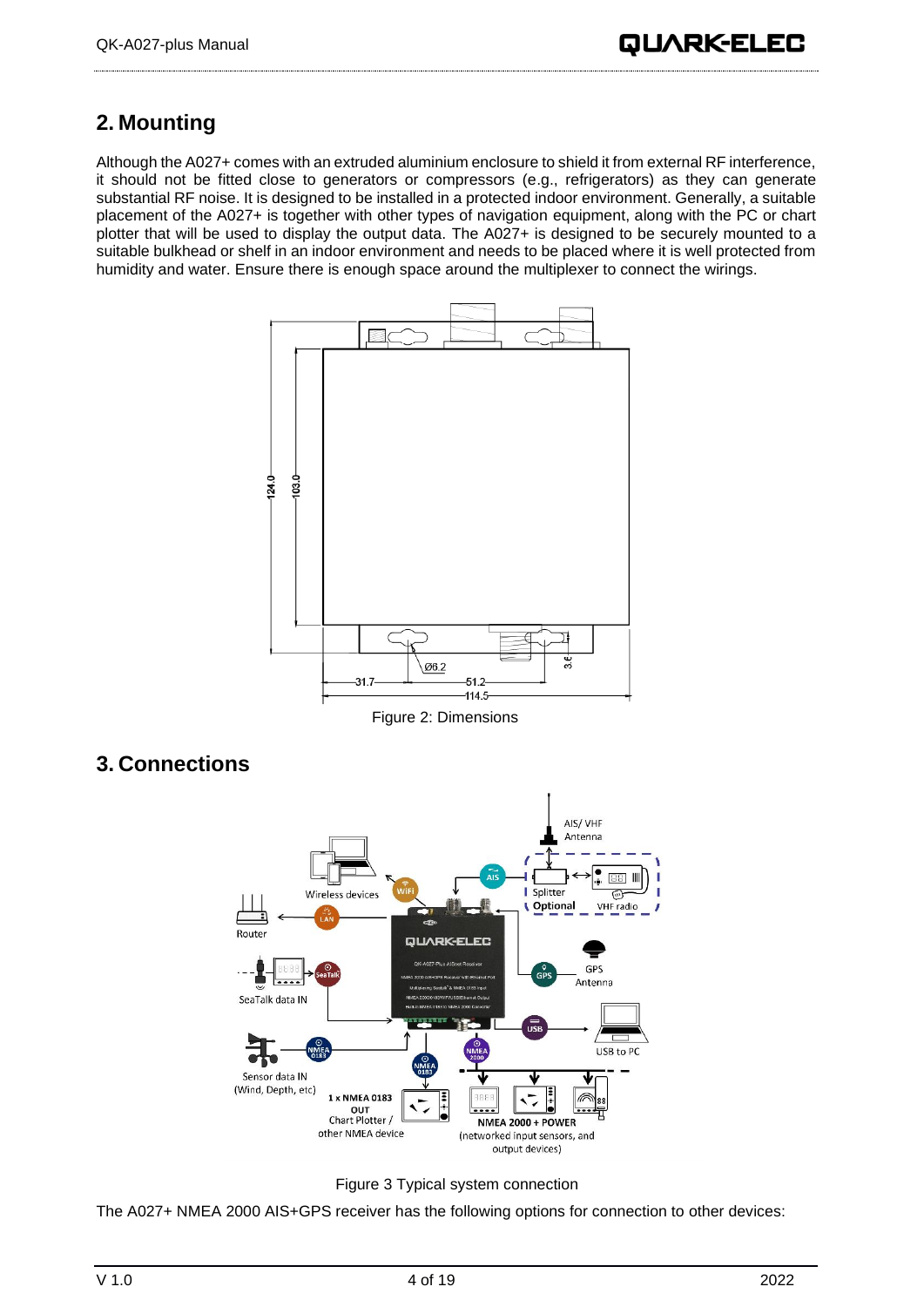- **AIS antenna connector:** A SO239 VHF connector for external AIS antenna. An active VHF antenna splitter is required if one VHF antenna is shared by the A027+ and a VHF voice radio.
- **GPS connector:** A TNC female bulkhead connector for external GPS antenna. The integrated GPS module supplies positional data provided a GPS antenna is connected to the A027+.
- **WiFi:** Connectivity in both Ad-hoc and station modes on 802.11 b/g/n provides WiFi output of all messages. The WiFi module can also be disabled by changing WiFi mode to standby.
- **Ethernet:** The multiplexed navigation data can be sent to a computer or remote server (by connecting the A027+ to a router with internet connection).
- **NMEA 0183 input/output connectors:** A027+ can be connected to other NMEA0183 compatible equipment, like wind/depth or heading sensors, via the NMEA input. The NMEA 0183 messages from these devices can be multiplexed with AIS+GPS messages and then sent out through the NMEA 0183 output to a chart plotter or other on-board device.
- **USB connector:** The A027+ comes with a type B USB connector and USB cable. The USB connection supports data input (for firmware update and changing default settings) and output as standard (multiplexed information from all input instruments will be sent to this connection).
- **NMEA 2000:** The A027+ comes with a five-core screened cable for the NMEA 2000 connection, fitted with a male micro-fit connector. Simply connect the cable to the network backbone using a T-piece connector. An NMEA 2000 backbone always requires two termination resistors, one at each end.



Figure 4: Pin NMEA 2000 male micro-fit connector



Figure 5 A027+ bottom side view



Figure 6 A027+ top side view

## <span id="page-4-0"></span>**3.1. Status LEDs**

The A027+ features eight LEDs which indicate power, NMEA 2000, and WiFi status respectively. The status LEDs on the panel show port activity and system status.

• **SeaTalk<sup>1</sup> and IN**(**NMEA 0183 input):** LEDs will flash for each valid message received.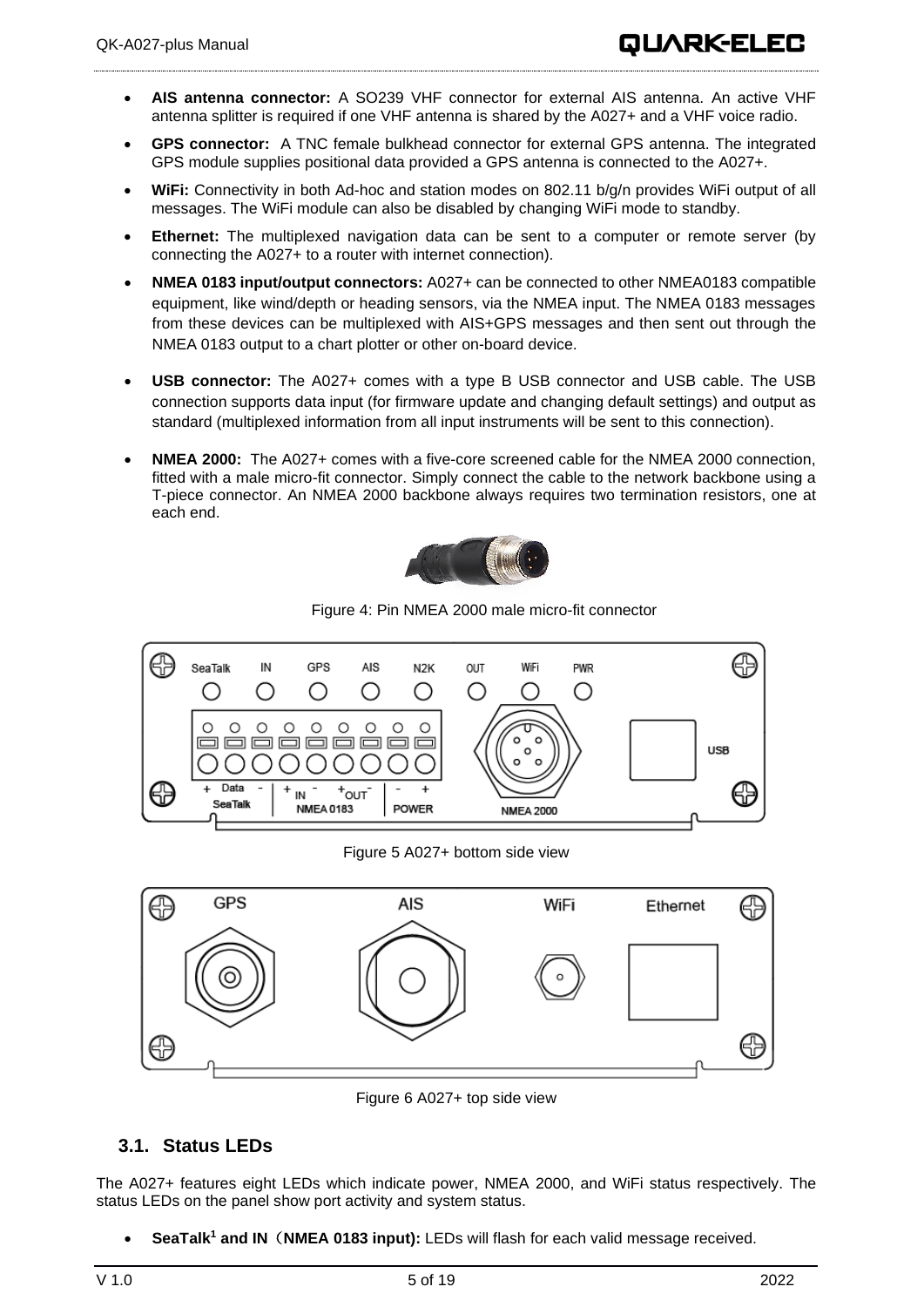- **GPS:** LED flashes every second while receiving a valid message.
- **AIS:** LED flashes for each valid AIS message received.
- **N2K**: LED will flash for each valid NMEA 2000 PGN sent out on NMEA 2000 port.
- **OUT (NMEA 0183 output):** LED will flash for each valid message send out.
- **WiFi:** LED will flash for each valid NMEA message sent to WiFi output.
- **PWR (Power):** LED light is constantly lit in red when device is powered on.

### <span id="page-5-0"></span>**3.2. Power**

The A027+ operates from 12V DC. Power and GND are clearly indicated. Ensure these are connected correctly. The A027+ is equipped with reverse polarity protection to protect the device in case of faulty installation.

<span id="page-5-1"></span>Ensure you use a reliable 12V power supply. A poorly designed power supply or battery, if connected directly to the engine or other noisy devices, could result in significantly degraded receiver performance.

### **3.3. VHF/AIS antenna**

The A027+ is not supplied with a VHF antenna, as the antenna and cable requirements differ from vessel to vessel. A suitable VHF antenna must be connected before the receiver will operate fully.

AIS communication systems use frequencies in the maritime VHF band, which is considered to be 'line of sight' radio. This means that if an AIS receiver's antenna cannot 'see' the antennas of other vessels, the AIS signals from those vessels will not reach that receiver. In practice, this is not a strict requirement. In case the A027+ is used as a shore station, a few buildings and trees between a vessel and the station may be fine. Large obstacles such as hills and mountains, on the other hand, will significantly degrade the AIS signal.

To achieve the best possible receiving range, the AIS antenna should be placed as high as possible with a relatively clear view of the horizon. Large obstructions might shade the AIS radio communication from certain directions, giving uneven coverage.

VHF antennas can be used for AIS messages or radio communications. One antenna cannot be connected to both AIS and VHF radio equipment unless an active VHF/AIS splitter is used. There are important considerations when deciding whether to use two separate antennas or one combined antenna:

- 2 VHF antennas: The best reception is achieved by using two separate antennas, one for AIS and one for VHF radio. The antennas must be separated as much space as possible (ideally at least 3.0 meters). A good distance between the AIS/VHF antenna and the radio communication VHF antenna is required to avoid interference.
- 1 shared VHF antenna: If using only one antenna, e.g. Using an existing VHF radio antenna to receive AIS signals, proper separation equipment (an active VHF Splitter) must be installed between the antenna and the connected equipment.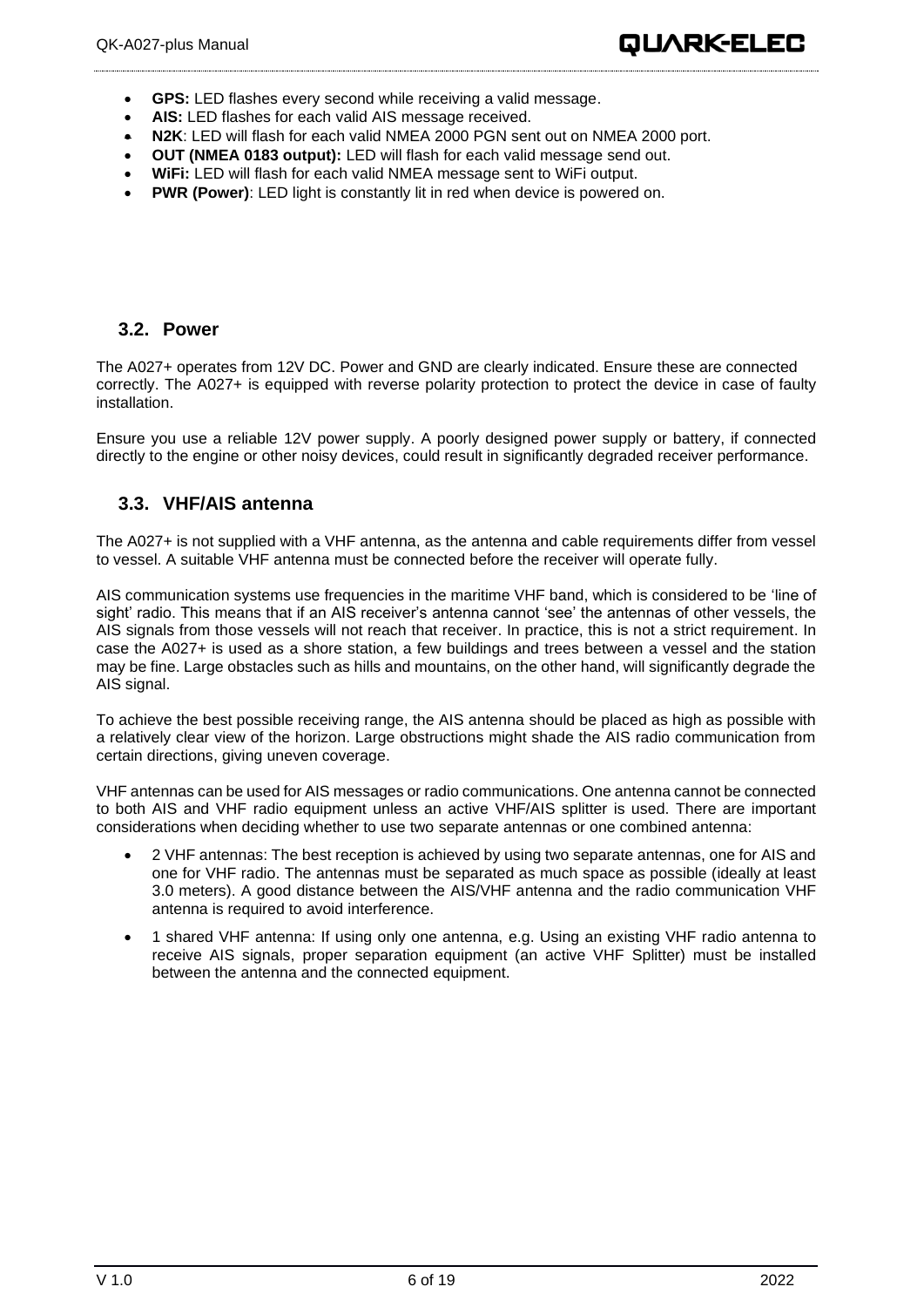

Figure 7: GPS (TNC), AIS (SO239), WiFi (SMA) antenna connections

### <span id="page-6-0"></span>**3.4. GPS antenna**

A TNC female bulkhead 50 Ohm connector is for the external GPS antenna (not included).

For best results, the GPS antenna should be in 'line of sight' of the sky. Once connected to a GPS antenna, the integrated GPS module supplies positional data to the NMEA 0183 output, WiFi, USB Ethernet and NMEA 2000 backbone. GPS output can be disabled when an external GPS signal is used.

### <span id="page-6-1"></span>**3.5. NMEA input and output connection**

NMEA 0183 input/output ports allow for connection to NMEA 0183 instruments and a chart plotter. The built-in multiplexer combines the input NMEA 0183 data (e.g., wind/depth/radar) with the AIS and GPS data and sends the combined data stream to all outputs, including the NMEA 0183 output port.

### <span id="page-6-2"></span>**NMEA 0183 default baud rates**

'Baud rates' refer to the data transfer speed. When connecting two NMEA 0183 devices, both devices' baud rates must be set to the same speed.

- The A027+ input port's default baud rate is 4800bps as it is usually connected to low speed NMEA format data instruments such as heading, sounder, or wind/depth sensors.
- The A027+ output port's default baud rate is 38400bps. The connected chart plotter should be configured to this rate to receive data as AIS data transfer requires this higher speed.

These are the default baud rate settings and are most likely to be the baud rates required, however, both baud rates are configurable if needed. Baud rates can be adjusted using the configuration software. (See configuration section)

### <span id="page-6-3"></span>**NMEA 0183 wiring - RS422 / RS232?**

The A027+ uses the NMEA 0183-RS422 protocol (differential signal), however some chart plotters or devices may use the older NMEA 0183-RS232 protocol (single-ended signal).

Based on the following tables, the A027+ can be connected to most NMEA 0183 devices, no matter if these are using RS422 or the RS232 protocol. Occasionally, the connection methods shown below might not work with older 0183 devices. In this case, a protocol bridge like our QK-AS03 is required (please follow link for more details: [QK-AS03 protocol bridge\)](https://www.quark-elec.com/product/qk-as03-nmea-protocol-bridge/). The QK-AS03 connects and converts RS422 to the older RS232 and vice-versa. It is easy to install, no configuration required.

Devices using the NMEA0183-RS232 protocol usually have one NMEA signal wire and GND is used as a reference signal. Occasionally the signal wire (Tx or Rx) and GND must be swapped if the following wiring does not work.

| QK-A027+ wires            | Connection needed on RS232 device |
|---------------------------|-----------------------------------|
| NMEA IN+<br>$\rightarrow$ | GND <sup>*</sup>                  |
| NMEA IN-<br>$\rightarrow$ | NMEA TX                           |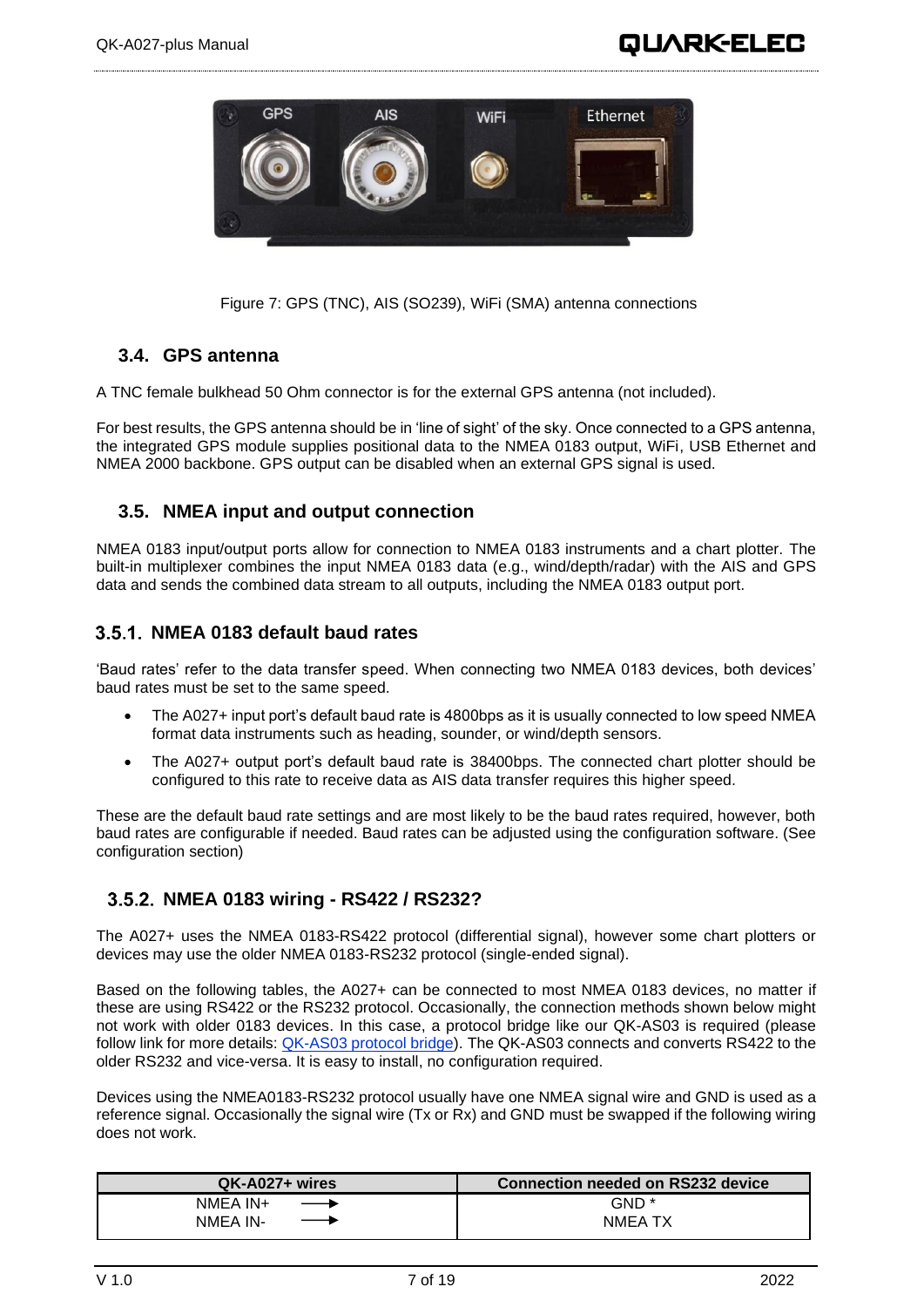| NMEA OUT+ $\longrightarrow$                       | GND *   |  |
|---------------------------------------------------|---------|--|
| NMEA OUT- $\longrightarrow$                       | NMEA RX |  |
| * Swap two wires if the connection does not work. |         |  |

**Warning: Your NMEA 0183-RS232 device might have two GND connections. One is for the NMEA connection, and one is for the power.**

Ensure you check the above table and your device's documentation carefully before connection.



For RS422 interface devices, data wires need to be connected as shown below:

| QK-A027+ wires                                    | <b>Connection needed on RS422 device</b> |
|---------------------------------------------------|------------------------------------------|
| NMEA IN+<br>$\longrightarrow$                     | NMEA OUT+ *                              |
| NMEA IN-                                          | NMEA OUT-                                |
| NMEA OUT+ $\longrightarrow$                       | NMEA $IN + *$                            |
| NMEA OUT- $\longrightarrow$                       | NMEA IN-                                 |
| * Swap two wires if the connection does not work. |                                          |

## <span id="page-7-0"></span>**3.6. SeaTalk<sup>1</sup> Input**

The built-in SeaTalk<sup>1</sup> to NMEA converter translates SeaTalk<sup>1</sup> data into NMEA sentences. The SeaTalk<sup>1</sup> port has 3 terminals for connection to the SeaTalk<sup>1</sup> bus. Ensure the connection is correct before powering up your device. An incorrect connection can damage the A027+ and the other devices on the SeaTalk<sup>1</sup> bus.

The SeaTalk<sup>1</sup> converter converts the SeaTalk<sup>1</sup> messages as outlined in the conversion table below. When a SeaTalk<sup>1</sup> message is received, the A027+ checks if the message is supported. When the message is recognized as being supported, the message is extracted, stored, and converted to an NMEA sentence. Any unsupported datagrams will be ignored. These converted NMEA messages are filtered and then combined with NMEA data received on the other inputs.

This function allows the NMEA multiplexer to listen on the SeaTalk<sup>1</sup> bus. Only one SeaTalk<sup>1</sup> input is needed as the SeaTalk<sup>1</sup> bus is a single-cable system that connects all instruments. The SeaTalk<sup>1</sup> to NMEA converter works in one direction only on the A027+. NMEA sentences are not converted to SeaTalk<sup>1</sup>.

| <b>Supported SeaTalk<sup>1</sup> Datagrams</b> |             |                                                                                                       |
|------------------------------------------------|-------------|-------------------------------------------------------------------------------------------------------|
| <b>SeaTalk</b>                                 | <b>NMEA</b> | <b>Description</b>                                                                                    |
| 00                                             | DBT         | Depth below transducer                                                                                |
| 10                                             | <b>MWV</b>  | Wind angle, (10 and 11 combined)                                                                      |
| 11                                             | <b>MWV</b>  | Wind speed, (10 and 11 combined)                                                                      |
| 20                                             | <b>VHW</b>  | Speed through water, includes heading when present                                                    |
| 21                                             | <b>VLW</b>  | Trip mileage (21 and 22 combined)                                                                     |
| 22                                             | <b>VLW</b>  | Total mileage (21 and 22 combined)                                                                    |
| 23                                             | <b>MTW</b>  | Water temperature                                                                                     |
| 25                                             | <b>VLW</b>  | Total and Trip mileage                                                                                |
| 26                                             | <b>VHW</b>  | Speed through water, includes heading when present                                                    |
| 27                                             | <b>MTW</b>  | Water temperature                                                                                     |
| 50                                             |             | GPS latitude, value stored                                                                            |
| 51                                             |             | GPS longitude, value stored                                                                           |
| 52                                             | ---         | GPS speed over ground, value stored                                                                   |
| 53                                             | <b>RMC</b>  | Course over ground. RMC sentence is generated from stored<br>values from other GPS related datagrams. |
| 54                                             |             | GPS time, value stored                                                                                |
| 56                                             |             | GPS date, value stored                                                                                |
| 58                                             | ---         | GPS lat/long, values stored                                                                           |
| 89                                             | <b>HDG</b>  | Magnetic heading, including variation (99)                                                            |
| 99                                             |             | Magnetic variation, value stored                                                                      |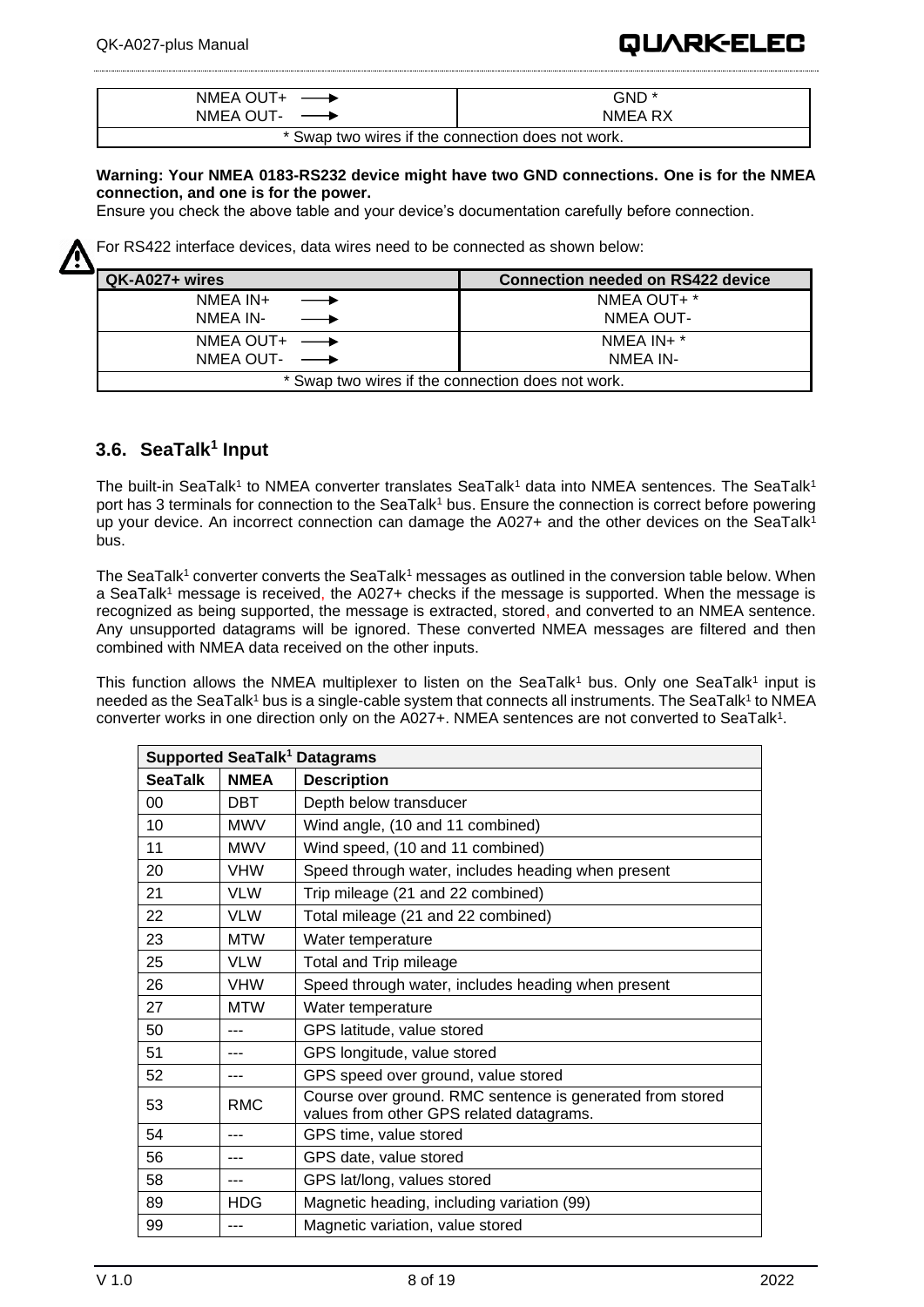As the table shows, not all datagrams result in an NMEA 0183 sentence. Some datagrams are only used to retrieve data, which is combined with other datagrams to create one NMEA 0183 sentence.

## <span id="page-8-0"></span>**3.7. Ethernet Connection (RJ45 port)**

The A027+ can be connected to a standard PC, network router or switch. Ethernet cables, also known as RJ-45, CAT5, or CAT6 cables, have a square plug with a clip on each end. You'll use an ethernet cable (not included) to connect the A027+ to other devices.

<span id="page-8-1"></span>*Please note:* if connecting directly to a PC you will need a crossover cable.

### **3.8. NMEA 2000 Port**

The A027+ converter provides an NMEA 2000 network connection. The A027+ combines all the NMEA 0183 data inputs and then converts them to NMEA 2000 PGNs. With the A027+, NMEA 0183 input and SeaTalk<sup>1</sup> input data can be forwarded to more modern NMEA 2000 capable instruments, such as NMEA 2000 chart plotters.

NMEA 2000 networks must at least consist of a powered backbone with two terminators (termination resistors), to which the multiplexer and any other NMEA 2000 devices must be connected. Each NMEA 2000 device connects to the backbone. It is not possible to simply connect two NMEA 2000 devices directly together.

The A027+ is supplied with a spurred five-core screened cable for the NMEA 2000 connection, fitted with a male micro-fit connector. Simply connect the cable to the network backbone.

### <span id="page-8-2"></span>**Conversion Lists**

The following conversion table lists the supported NMEA 2000 PGN's (parameter group numbers) and NMEA 0183 sentences. It is important to check the table to confirm that the A027+ will convert the required NMEA 0183 sentences to PGNs:

| <b>NMEA 0183</b><br>sentence | <b>Function</b>                            | <b>Converted to NMEA 2000 PGN/s</b> |
|------------------------------|--------------------------------------------|-------------------------------------|
| <b>DBT</b>                   | Depth Below Transducer                     | 128267                              |
| <b>DPT</b>                   | Depth                                      | 128267                              |
| <b>GGA</b>                   | Global Positioning System Fix Data         | 126992, 129025, 129029              |
| <b>GLL</b>                   | Geographic Position Latitude/Longitude     | 126992, 129025                      |
| <b>GSA</b>                   | <b>GNSS DOP and Active Satellites</b>      | 129539                              |
| GSV                          | <b>GNSS Satellites in View</b>             | 129540                              |
| <b>HDG</b>                   | Heading, Deviation & Variation             | 127250                              |
| <b>HDM</b>                   | Heading, Magnetic                          | 127250                              |
| <b>HDT</b>                   | Heading, True                              | 127250                              |
| <b>MTW</b>                   | <b>Water Temperature</b>                   | 130311                              |
| <b>MWD</b>                   | Wind Direction & Speed                     | 130306                              |
| <b>MWV</b>                   | Wind Speed and Angle (True or relative)    | 130306                              |
| <b>RMB</b>                   | Recommended Minimum Navigation Information | 129283,129284                       |
| RMC*                         | Recommended Minimum Specific GNSS Data     | 126992, 127258, 129025, 12902       |
| <b>ROT</b>                   | Rate Of Turn                               | 127251                              |
| <b>RPM</b>                   | <b>Revolutions</b>                         | 127488                              |
| <b>RSA</b>                   | Rudder Sensor Angle                        | 127245                              |
| <b>VHW</b>                   | Water Speed and Heading                    | 127250, 128259                      |
| <b>VLW</b>                   | Dual Ground/Water Distance                 | 128275                              |
| VTG*                         | Course Over Ground and Ground Speed        | 129026                              |
| <b>VWR</b>                   | Relative (Apparent) Wind Speed and Angle   | 130306                              |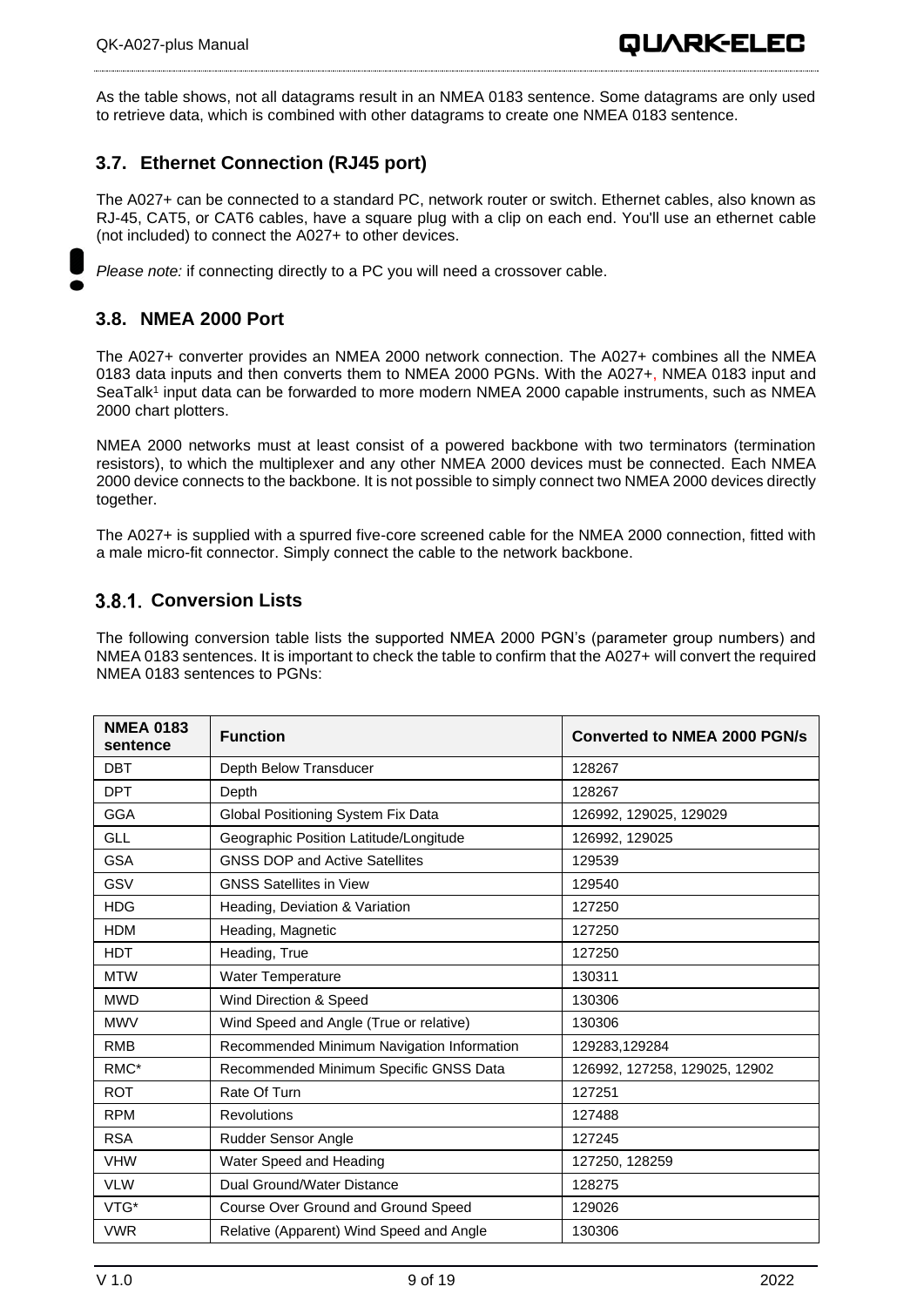

| <b>XTE</b> | Cross Track Error, Measured | 129283        |
|------------|-----------------------------|---------------|
| <b>ZDA</b> | Time & Date                 | 126992        |
| VDM/VDO    | AIS Message 1,2,3           | 129038        |
| VDM/VDO    | AIS Message 4               | 129793        |
| VDM/VDO    | AIS Message 5               | 129794        |
| VDM/VDO    | AIS Message 9               | 129798        |
| VDM/VDO    | AIS Message 14              | 129802        |
| VDM/VDO    | AIS Message 18              | 129039        |
| VDM/VDO    | AIS Message 19              | 129040        |
| VDM/VDO    | AIS Message 21              | 129041        |
| VDM/VDO    | AIS Message 24              | 129809.129810 |

Please note: some PGN sentences that are received require additional data before being sent.

### <span id="page-9-0"></span>**3.9. WiFi connection**

The A027+ allows the data send through WiFi to a PC, tablet, smartphone, or other WiFi enabled device. Users can access marine network data including vessel course, vessel speed, position, wind speed, direction, water depth, AIS etc. on their computer or mobile device using a suitable chart software.

The IEEE 802.11b/g/n wireless standard has two basic modes of operation: Ad-hoc mode (peer to peer) and Station mode (also called infrastructure mode). The A027+ supports 3 WiFi modes: Ad-hoc, Station and Standby (disabled).



Figure 8 WiFi supports mode

- In **Ad-hoc mode,** wireless devices connect directly (peer to peer) without a router or access point. For example, your smartphone can connect directly to the A027+ to receive marine data.
- In **Station mode,** wireless devices communicate through an access point (AP) such as a router that serves as a bridge to other networks (such as the internet or LAN). This allows your router to handle the data and traffic from your device. This data can then be picked up through your router anywhere on your local area network. Similar to plugging the device directly into the router but using wireless technology. This way, the mobile devices receive both your marine data and other AP connections such as internet.
- **In Standby mode,** WiFi will be disabled, which reduces power consumption.

The A027+ is set to Ad-hoc mode as default, but this can be easily changed to Station or Standby mode if required, by using the configuration tool (See configuration section).

### <span id="page-9-1"></span>**WiFi Ad-hoc mode connection**

### **From a Phone, Tablet or PC:**

Once you powered up your A027+, scan for a WiFi network with an SSID of 'QK-A027xxxx' or similar.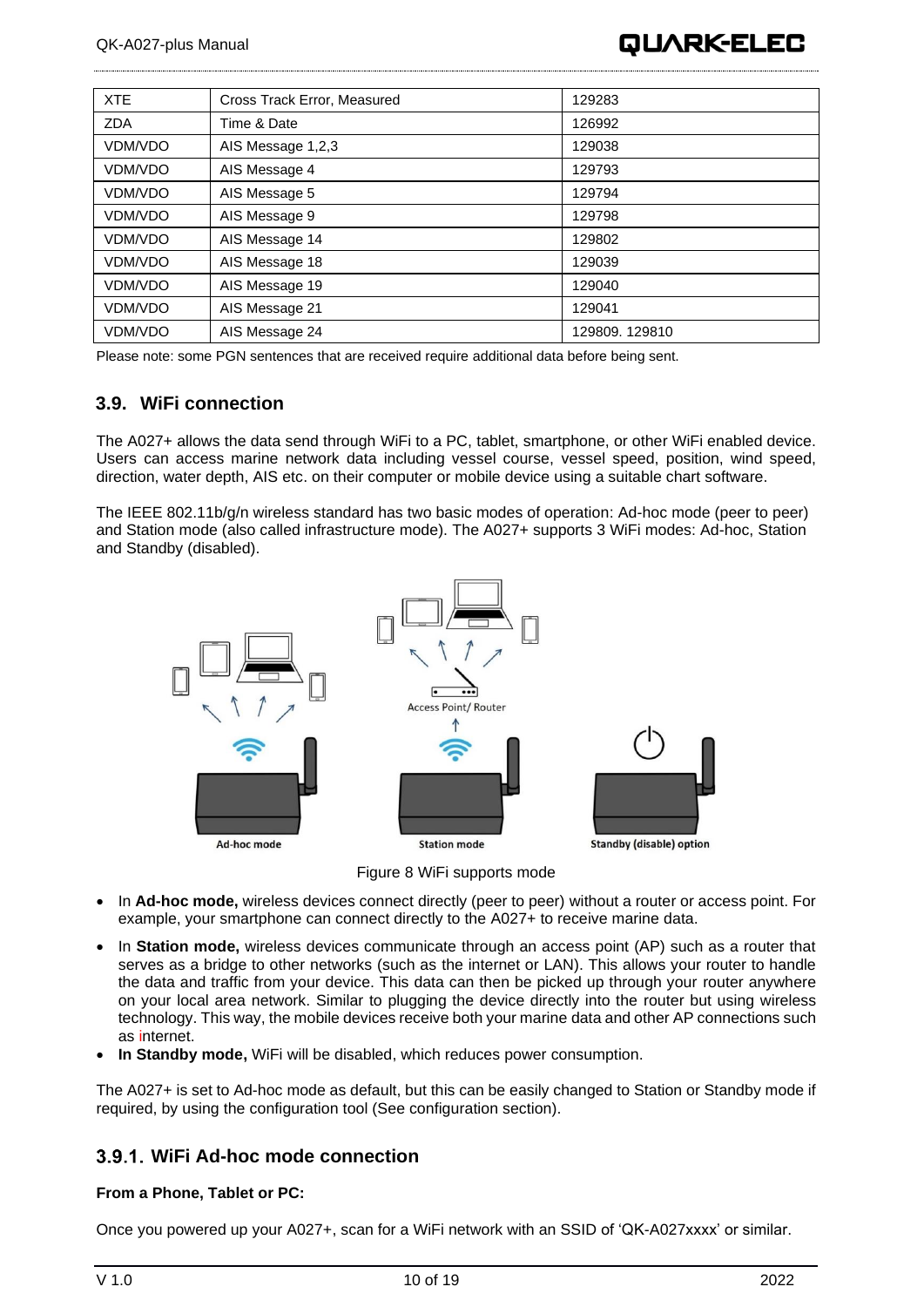Connect to '**QK-A027xxxx**' with the default password: '**88888888**'.

| ∣ A027+ SSID  | Similar to 'QK-A027xxxx' |
|---------------|--------------------------|
| WiFi password | 88888888                 |

QUARK-ELEC

Note: The SSID and password can be changed if desired. The password must be 8 to 12 characters long. If changing the SSID and password, A027+ should be turned off and on again to activate the new settings. (The IP address, Gateway, Net Mask and Port can be left blank if no fixed IP address is needed.)

**In your chart software** (or chart plotter): Set the protocol to '**TCP**', IP address to '**192.168.1.100'** and the port number to '**2000**'.

| <b>Protocol</b>    | τ∩Ρ           |
|--------------------|---------------|
| $\vert$ IP address | 192.168.1.100 |
| Data Port          | 2000          |

Note: In Ad-hoc mode, the IP address should not be changed.

With the above settings, a wireless connection is established, and the user will receive the data through the chart software. (More information in the

chart software section)

The wireless connection and data flow can be checked using a TCP/IP port monitoring software.

| Ξ.                                | TCP/IP Net Assistant (V3.8)<br>$ \Box$ $\times$                                                                                                                                                                            |
|-----------------------------------|----------------------------------------------------------------------------------------------------------------------------------------------------------------------------------------------------------------------------|
| Settings                          | Data Receive                                                                                                                                                                                                               |
| $(1)$ Protocol                    | AIVDM. 1.1A.B69cRe?t<22>gN3>10 g7weV1www.0*4C                                                                                                                                                                              |
| $\mathbf{v}$<br><b>TCP Client</b> | SPCDIN, 01F11A, 00000000, 01, FFF005460000*26<br>\$HCHDG, 0.00, W*25                                                                                                                                                       |
| (2) Server IP                     | FFF7F*2C                                                                                                                                                                                                                   |
| 192.168.1.100                     | 1943844492.44. V*25<br>SPCDIN, 01F903, 00000000, 01, FFFFFFFFFFFFFFFFFFF-SD                                                                                                                                                |
| (3) Server Port                   | SGPXTE, A. A. 539956, 80, R. N*4D<br>SGPAPB, A, A, 539956. 80, R, N, V, V, , T, , , T, , T, A*42                                                                                                                           |
| 2000                              | SPCDIN. 01F80E. 00000000.85.01D0EEC9210AADCD43B764610D818975EF02FFFFFFF275D40EF0FF*25<br>AIVDM. 1.1. A. 18LWf10H2B 8fg> <n62ng5k01www.0*06< td=""></n62ng5k01www.0*06<>                                                    |
| Disconnect                        | SPCDIN, 01F80E, 00000000, 85, 01SED59518B0D9C843CF186D0D7BFFFF0000FFFFFFFB6820000F4FF*55<br>  AIVDM, 1, 1, , A, 169GEGT000 8UNG (p glov460t3www, 0*18<br>SPCDIN, 01F11A, 00000000, 01, FFF005460000*26<br><b>Lassassen</b> |

Figure 9 TCP/IP Net Assistant example

**To configure station mode, see the [configuration section.](#page-12-0)**

### <span id="page-10-0"></span>**3.10. USB connection**

The A027+ features a type-B USB connector and is supplied with a USB cable. The USB connection provides data output as standard (multiplexed information from all input instruments will be sent to this connection). The USB port is also used to configure the A027+ and to update its firmware.

#### <span id="page-10-1"></span> $3.10.1.$ **Will you need a driver to connect via USB?**

To enable the USB data connection of A027+ to other devices, related hardware drivers might be required depending on your system configuration.

### **Mac:**

No driver required. For Mac OS X, the A027+ will be recognized and shown as a USB modem. The ID can be checked with the following steps:

- 1. Plug the A026+ into a USB port and launch Terminal.app.
- 2. Type: Is /dev/\*sub\*
- 3. The Mac system will return a list of USB devices. The A027+ will be listed as "/dev/tty.usbmodemXYZ" where XYZ is a number. Nothing further needs to be done if it is listed.

### **Windows 7,8,10:**

Drivers are usually installed automatically if your computer is running an original Windows 10 operating system. A new COM port will automatically show up in device manager once the A027+ is powered up and connected to the computer via USB.

The A027+ registers itself to the computer as a virtual serial com port.

If the driver does not install automatically, it can be found on the included CD or can be downloaded from [www.quark-elec.com.](http://www.quark-elec.com/)

#### **Linux:**

No driver required. When connected to the computer, the A027+ will show up as a USB CDC device on /dev/ttyACM0.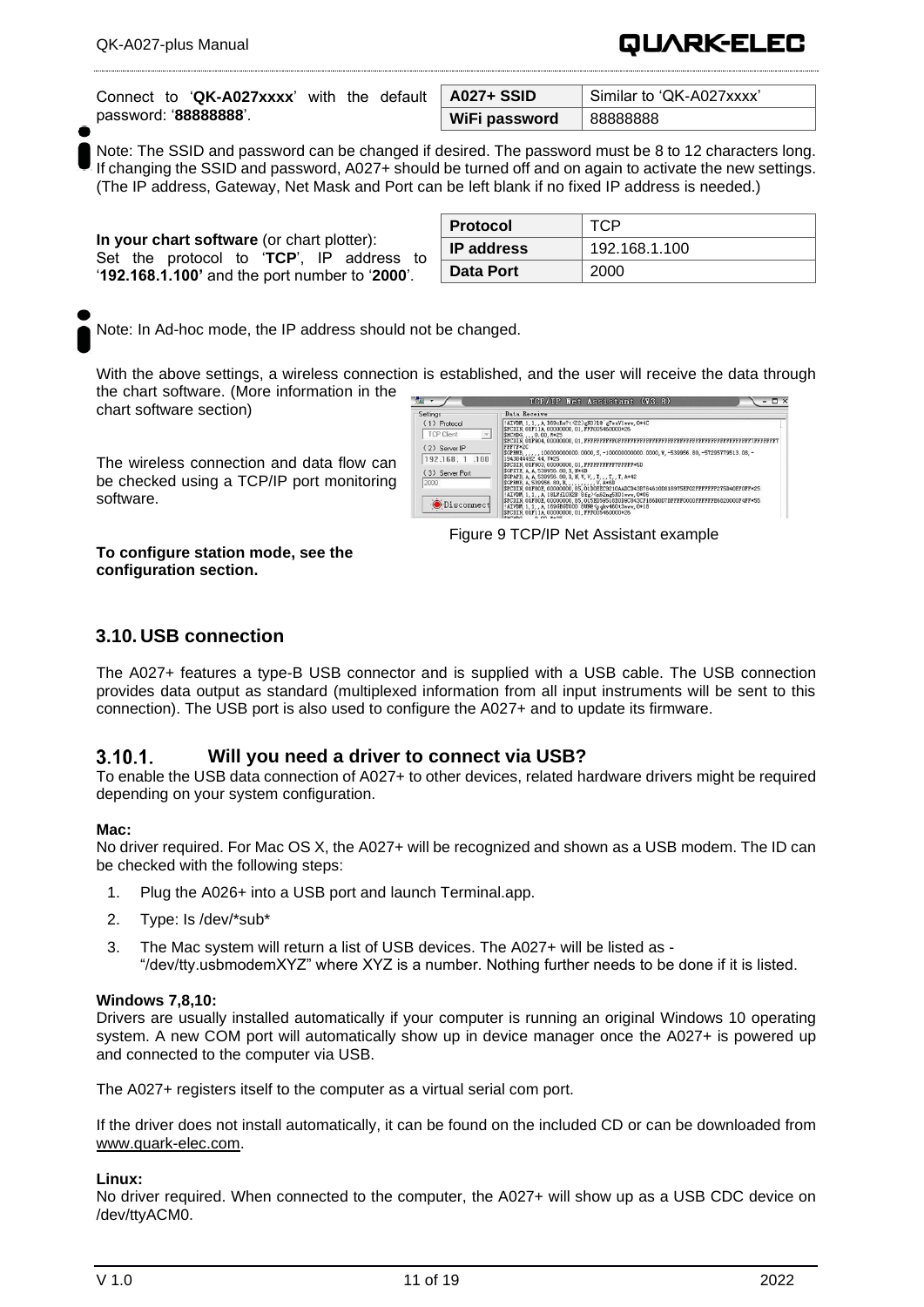#### <span id="page-11-0"></span> $3.10.2.$ **Checking the USB connection (Windows)**

After the driver is installed (if needed), run the device manager and check the **COM (port) number**. The port number is the number assigned to an input device. These can be generated randomly by your computer.

Your chart software may require your COM port number in order to access the data.

The port number for the A027+ can be found in Windows 'Control Panel>System>Device Manager' under 'Ports (COM & LPT)'. Find something similar to 'STMicroelectronics Virtual Com Port' in the list for the USB port. If the port number needs to be changed for some reason, double click on the A027+'s com port and select the 'Port Settings' tab. Click the 'Advanced' button and change the port number to the one required.

The USB connection status can always be checked with a terminal monitor application like Putty or HyperTerminal. Ensure that the COM port settings are set to the same as the figure shown as below.

To use a terminal monitor application, first connect A027+ to the computer, follow the instructions to install the driver if required. After the driver is installed, run device manager, and check the COM (port) number.

| Device Manager                                                                                                                                                                                                                                                                                                                                                                                                                                                              | ▭<br>x |
|-----------------------------------------------------------------------------------------------------------------------------------------------------------------------------------------------------------------------------------------------------------------------------------------------------------------------------------------------------------------------------------------------------------------------------------------------------------------------------|--------|
| Action View<br>Help<br>File                                                                                                                                                                                                                                                                                                                                                                                                                                                 |        |
| 西国子西坡普及海                                                                                                                                                                                                                                                                                                                                                                                                                                                                    |        |
| PC-20151018EJCK<br>Computer<br><b>Disk drives</b><br>Display adapters<br><b>DVD/CD-ROM drives</b><br>b Vin Human Interface Devices<br><b>D Call IDE ATA/ATAPI controllers</b><br><b>Analytical Imaging devices</b><br>Expoords<br>$\triangleright$ Mice and other pointing devices<br>Monitors<br>Network adapters<br>802.11n USB Wireless LAN Card<br>Broadcom NetXtreme 57xx Gigabit Controller<br>Microsoft Virtual WiFi Miniport Adapter<br><b>ATA</b> Portable Devices |        |
| Ports (COM & LPT)<br>STMicroelectronics Virtual COM Port (COM5)                                                                                                                                                                                                                                                                                                                                                                                                             |        |
| Sound, video and game controllers<br>System devices<br>Universal Serial Bus controllers                                                                                                                                                                                                                                                                                                                                                                                     |        |

| <b>COM5 Properties</b> |        | P<br>$\Sigma$           |
|------------------------|--------|-------------------------|
| Port Settings          |        |                         |
| Bits per second: 38400 |        |                         |
| Data bits: 8           |        |                         |
| Parity:                | None   |                         |
| Stop bits:             | 1      |                         |
| Flow control: Hardware |        |                         |
|                        |        | <b>Restore Defaults</b> |
| OK                     | Cancel | Apply                   |

Figure 10: HyperTerminal settings

**HyperTerminal example** (if using the default A027+ settings). Run HyperTerminal and set COM Port settings to:

Bits per second: **38400bps**

Data bits: **8**

Stop bits: **None**

Flow control: **1**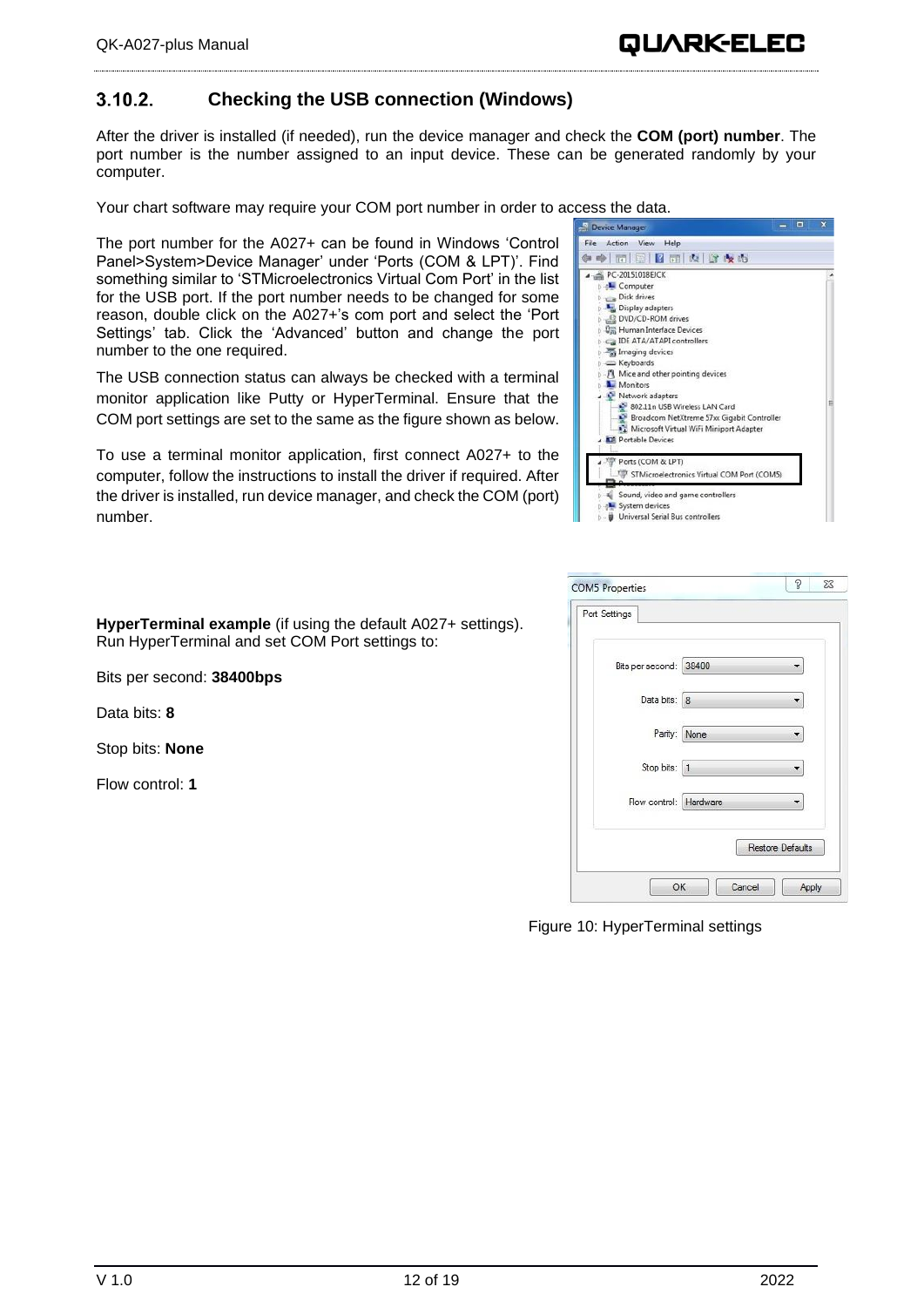If all the above is set up correctly, similar NMEA messages to the examples below should be shown.

| !AIVDM.1.1A.B6:fnn@00:1hUhSCCUP000N021Mk.0*2D                                      |   |
|------------------------------------------------------------------------------------|---|
| !AIVDM.1.1A.H6:cd@U61G3Cifh00000006@A880.0*10                                      |   |
| !AIVDM.1.1A.36:tnh500087@U0==TLWF'Tf0DhJ.0*49                                      |   |
| :AIVDM.1.1A.16:26d5000'7Wc0=:gc7'bFP05ah.0*17                                      |   |
| !AIVDM.1.1A.369D6aU00087War=:guu=Dh>0000.0*7F                                      |   |
| !AIVDM.1.1A.168u:v@P00'74iP=>BoMWwvB00S8.0*75!                                     |   |
| !AIVDM.1.1R.403sl31uv:ck:87B5@==oAi00D9u.0*70                                      |   |
| !AIVDM.1.1A.16:V40PP1L86gnb=>FmrIgvj0@IL.0*33                                      |   |
| !AIVDM.1.1A.168upK0P00'7BEH==hS<=wvr0<5e.0*3A                                      |   |
| !AIVDM.1.1A.168uRKPP01871<2== <mvrgw60hed.0*6e< th=""><th></th></mvrgw60hed.0*6e<> |   |
|                                                                                    |   |
| !AIVDM,1,1,,A,B6:fnn@00:1hUhSCCUP000N021Mk.0*2D                                    |   |
| !AIVDM.1.1A.H6:cd@U61G3Cifh00000006@A880.0*10                                      |   |
| !AIVDM.1.1A.36:tnh500087@U0==TLWF'Tf0DhJ.0*49                                      |   |
| :AIVDM.1.1A.16:26d5000'7Wc0=:gc7'bFP05ah.0*17                                      |   |
| !AIVDM.1.1A.369D6aU00087War=:quu=Dh>0000.0*7F                                      |   |
| !AIVDM.1.1A.168u:v@P00'74jP=>BoMWwvB00S8.0*75                                      |   |
| !AIVDM.1.1A.403sl31uv:ck:87B5@==oAi00D9u.0*70                                      |   |
| !AIVDM.1.1A.16:V40PP1L86gnb=>FmrIgvj0@IL.0*33                                      |   |
| !AIVDM.1.1A.168upK0P00'7BEH==hS<=wvr0<5e.0*3A                                      |   |
| !AIVDM.1.1A.168uRKPP01871<2== <mvrgw60hed.0*6e< td=""><td></td></mvrgw60hed.0*6e<> |   |
| !AIVDM.1.1A.B6:fnn@00:1hUhSCCUP000N021Mk.0*2D                                      |   |
| !AIVDM.1.1A.H6:cd@U61G3Cifh00000006@A880.0*10                                      |   |
| !AIVDM.1.1A.36:tnh500087@U0==TLWF'Tf0DhJ.0*49                                      |   |
|                                                                                    | E |
|                                                                                    |   |
| ш                                                                                  |   |
|                                                                                    |   |

Figure 11: Display on HyperTerminal

## <span id="page-12-0"></span>**4. Configuration (via USB)**

The A027+ configuration tool software can be found on the free CD provided with your product or at [https://www.quark-elec.com/downloads/configuration-tools/.](https://www.quark-elec.com/downloads/configuration-tools/)

The Windows configuration tool can be used to setup the port routing, sentence filtering, NMEA baud rates, and WiFi settings for the A027+. It can also be used to monitor and send NMEA sentences through the USB port. The configuration tool must be used on a Windows PC (or Mac use Boot Camp or other Windows simulating software) while the A027+ is connected via USB cable. The software cannot access the A027+ via WiFi.

The configuration tool won't be able to connect to your A027+ while another program is running. Please close all applications using the A027+ before running the configuration tool.

| Quark-elec QK-A027+ Configuration GUI                                                                                                                                                                                                                                                                                                                                                                                                                                                                   |                                                                                                                                                                                                                                                                                                                                                   |                                                                   |                                                                                                            |                                                                      |                                                | п<br>$\times$                                        |
|---------------------------------------------------------------------------------------------------------------------------------------------------------------------------------------------------------------------------------------------------------------------------------------------------------------------------------------------------------------------------------------------------------------------------------------------------------------------------------------------------------|---------------------------------------------------------------------------------------------------------------------------------------------------------------------------------------------------------------------------------------------------------------------------------------------------------------------------------------------------|-------------------------------------------------------------------|------------------------------------------------------------------------------------------------------------|----------------------------------------------------------------------|------------------------------------------------|------------------------------------------------------|
| NMEA sentences send receive via USB                                                                                                                                                                                                                                                                                                                                                                                                                                                                     |                                                                                                                                                                                                                                                                                                                                                   |                                                                   |                                                                                                            |                                                                      |                                                |                                                      |
| GPGGA,,,,,,0,00,99.99,,,,,,,*48<br>GPGSA, A, 1, , , , , , , , , , , 99.99, 99.99, 99.99*30<br>GPGSV, 1, 1, 00*79<br>GPGLL,,,,,,V,N*64<br>!AIVDM,1,1,,A,B39f0q03wp11rh7MqssQ3wv021Mk,0*3C<br>!AIVDM,1,1,,A,B3HOI:03wp00007P0bCQ3wv021Mk,0*27<br>!AIVDM.1.1A.B33sVfP3wp07Dh7StbcQ3wv021Mk,0*0F<br>!AIVDM,1,1,,A,B3eaJF03wp0>aP7Rt;kQ3wv021Mk,0*53<br>!AIVDM.1.1A.B5MrVH03wp0MC07LR33O3wv021Mk.0*25<br>!!AIVDM,1,1,,A,B5Mtp?03wp0TWh7Q1:KQ3wv021Mk,0*28<br>!AIVDM,1,1,,A,B3aEOK03wp0ctP7TItsQ3wv021Mk,0*5F |                                                                                                                                                                                                                                                                                                                                                   |                                                                   |                                                                                                            |                                                                      | A                                              | <b>Close Port</b><br>Clear                           |
|                                                                                                                                                                                                                                                                                                                                                                                                                                                                                                         |                                                                                                                                                                                                                                                                                                                                                   |                                                                   |                                                                                                            |                                                                      |                                                | Send                                                 |
| Input Routing Settings<br>rate(bps)<br>⊽<br>SeaTalk:<br>4800<br>$\overline{\phantom{a}}$<br>⊽<br>NMEA IN:<br>4800<br>$\overline{\phantom{a}}$<br>⊽<br>GPS:<br>9600<br>⊽<br>AIS:<br>$38400$ -<br>⊽<br>USB:<br>$\overline{\mathbf{v}}$<br>WiFi:                                                                                                                                                                                                                                                           | To Output<br>NMEA WiFi N2K LAN<br>⊽<br>⊽<br>⊽<br>$\overline{\mathbf{v}}$<br>⊺ ⊽<br>$\overline{\mathbf{v}}$<br>$\overline{\mathbf{v}}$<br>⊽<br>$\overline{\mathbf{v}}$<br>⊽<br>⊽<br>$\overline{\mathbf{v}}$<br>$\overline{\mathbf{v}}$<br>$\overline{\mathbf{v}}$<br>$\overline{\mathbf{v}}$<br>$\overline{\mathbf{v}}$<br>$\overline{\mathbf{v}}$ | <b>Black List Settings-</b><br>SeaTalk:<br>NMEA IN1:<br>NMEA OUT: |                                                                                                            | WiFi Settings<br>Password:<br>TP:<br>Gateway:<br>Mask:<br>Port: 2000 | Mode: Ad-hoc<br>SSID: OKA027+ 4u9x<br>88888888 | ۰<br>192.168.1.100<br>192.168.1.100<br>255.255.255.0 |
| Output Settings-<br>NMEA OUT: 38400 -<br>Ethernet(LAN) Settings<br>192.168.1.1<br>IP:                                                                                                                                                                                                                                                                                                                                                                                                                   | Gateway: 192 . 168 . 1 . 1                                                                                                                                                                                                                                                                                                                        |                                                                   | WiFi/USB output of NMEA 2000 in-<br>NMEA 0183 format<br>$\overline{\phantom{a}}$<br>255.255.255.0<br>Mask: | <b>Disconnect</b>                                                    |                                                | Confia                                               |
| Quark-elec @12052021                                                                                                                                                                                                                                                                                                                                                                                                                                                                                    | Connected                                                                                                                                                                                                                                                                                                                                         |                                                                   | V2.00.220121                                                                                               | COM20 Opened, RX: 25064                                              |                                                |                                                      |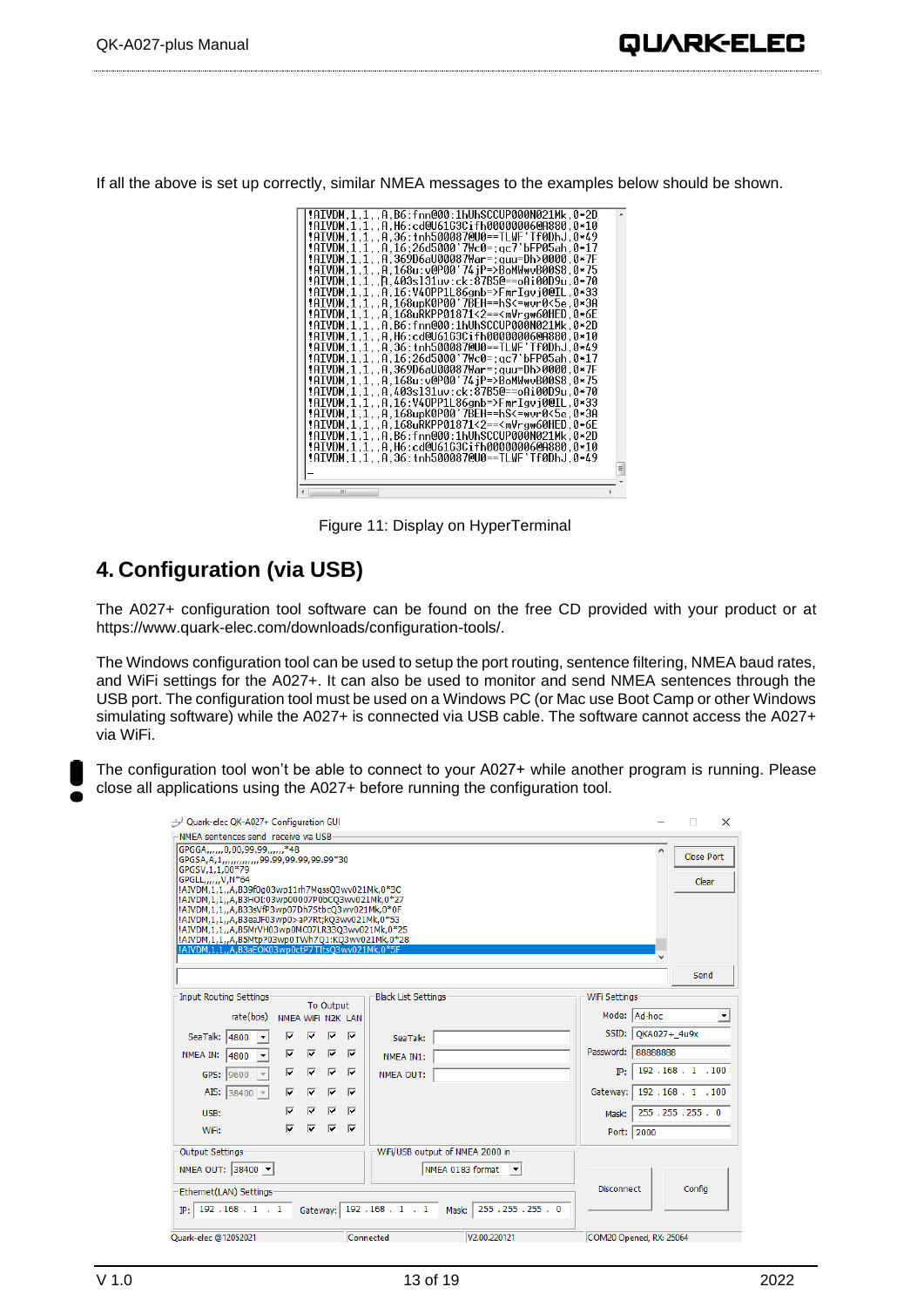## **4.1. Configuring Baud Rates**

<span id="page-13-0"></span>A027+ to activate the new settings on your device.

The NMEA 0183 input and output baud rates can be configured from dropdown menu. The A027+ can communicate with standard NMEA 0183 devices at 4800bps as default, with high-speed NMEA 0183 devices (at 38400bps) and 9600bps can also be used if necessary.

| Input Routing Settings |                       |  |                   |           |    |   |  |
|------------------------|-----------------------|--|-------------------|-----------|----|---|--|
|                        |                       |  |                   | To Output |    |   |  |
|                        | rate(bps)             |  | NMEA WIFI N2K LAN |           |    |   |  |
| SeaTalk: 4800          |                       |  | ⊽.                | ⊽         | ⊽  | ⊽ |  |
| NMEA IN:               | 4800                  |  | ⊽                 | ⊽         | ⊽  | ⊽ |  |
|                        | GPS: 9600             |  | ⊽⊹                | ⊽         | V. | ⊽ |  |
|                        | AIS: 38400 $\sqrt{ }$ |  | ⊽                 | ⊽         | ⊽  | ⊽ |  |
| USB:                   |                       |  | ⊽                 | ⊽         | ⊽  | ⊽ |  |
| WiFi:                  |                       |  | ⊽                 | ⊽         | ⊽  | ⊽ |  |
| Output Settings        |                       |  |                   |           |    |   |  |
| NMEA OUT: 38400 -      |                       |  |                   |           |    |   |  |

Figure 12 Setup the baud rate

### <span id="page-13-1"></span>**4.2. WiFi - Station mode**

WiFi is set to Ad-hoc mode by default. Station mode, however, allows your device to connect to and send data to a router or access point. This data can then be picked up through your router anywhere on your local area network (similar to plugging the device directly into the router but using wireless technology). This allows your mobile device to still receive internet while viewing your marine data.

To begin setting up station mode the A027+ should be connected via USB to a computer running Windows (Mac users can use BootCamp).

- 1. Connect the A027+ to computer via USB.
- 2. Run the configuration software (having closed any other programs that would access the A027+)
- 3. Click 'Connect' and check connection to the A027+ at the bottom of configuration tool.
- 4. Change working mode to '**station mode'**
- 5. Enter your router's **SSID.**
- 6. Enter the **password** for your network.
- 7. Enter the **IP address** assigned to the A027+, this normally starts with 192.168. The third group of digits depends on your router's configuration (commonly 1 or 0). The fourth group must be a unique number between 0 and 255). This number must not be used by any other equipment connected to your router.
- 8. Enter your **router's IP address** in the g**ateway** section. This can usually be found under the router. Leave the other settings as they are.
- 9. Click '**Config'** in the bottom right-hand corner and wait 60 seconds. After 60 seconds click '**Disconnect'**.
- 10. Repower the A027+ and it will now attempt to connect to the router.

**In your chart software**, set the protocol as '**TCP**', insert the **IP address** you assigned to the A027+ and enter the port number '**2000**'.

|                    | WiFi Settings                |  |  |  |  |
|--------------------|------------------------------|--|--|--|--|
|                    | Mode: Ad-hoc                 |  |  |  |  |
|                    | SSID: QKA027+_4u9x           |  |  |  |  |
| Password: 88888888 |                              |  |  |  |  |
|                    | IP: $192.168.1.100$          |  |  |  |  |
|                    | Gateway: 192 . 168 . 1 . 100 |  |  |  |  |
|                    | Mask: 255 . 255 . 255 . 0    |  |  |  |  |
| Port:   2000       |                              |  |  |  |  |

QUARK-ELEC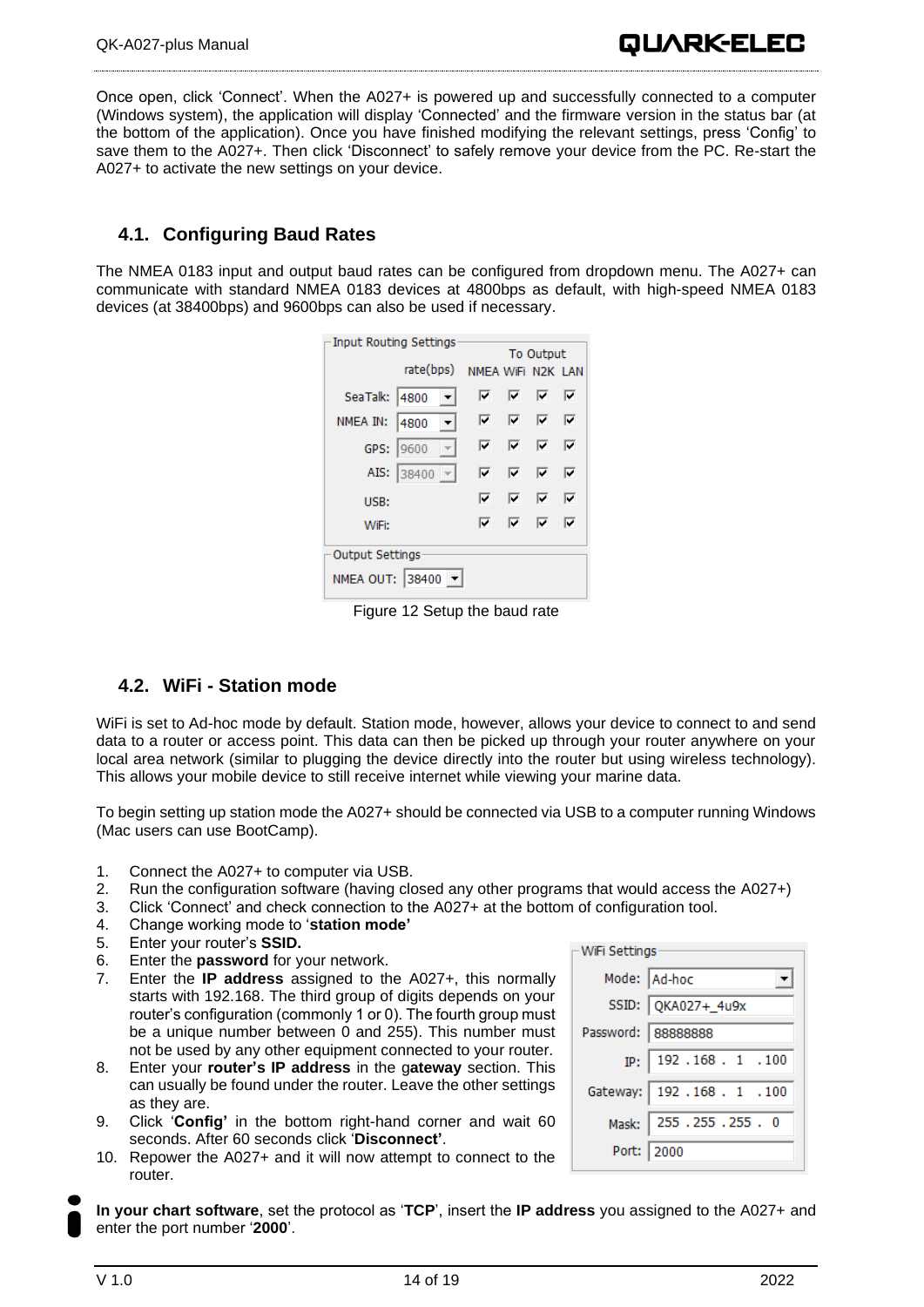If the **IP address** in the router's **IP address list** matched the one inputted into the chart software, the connection will work in station mode.

If you are not able to view your data in station mode, the likely cause is either the data has been input incorrectly, or the IP address is different in your chart software to that of assigned by your router.

### <span id="page-14-0"></span>**4.3. WiFi – Standby/Disable**

| -WiFi Settings |               |  |  |  |  |
|----------------|---------------|--|--|--|--|
|                | Mode: Standby |  |  |  |  |

QUARK-ELEC

The WiFi module can be disabled by selecting 'standby' in the WiFi menu.

### <span id="page-14-1"></span>**4.4. Filtering**

The A027+ features filtering of the NMEA 0183 input, SeaTalk input<sup>1</sup>, and NMEA 0183 output sentences. Each data stream has a flexible filter that can be configured to pass or block specific sentences from entering the multiplexer.

NMEA sentences can be passed or blocked, specified by input or output. This frees up bandwidth, significantly reducing the possibility of data overflow which can result in the loss of data.

Blacklisted input data is filtered out and ignored by the A027+'s multiplexer, while the remaining data is then forwarded to the outputs. As default, all filter lists are empty, so all messages are passed through the filters. Filters can be set using the configuration software.



Figure 13 Filter diagram

Filtering allows the A027+ to reduce the processing data load by disabling unneeded input sentences. GPS receivers for example often transmit an abundance of sentences every second and can fill much of the available bandwidth of an NMEA 0183 port at 4800bps. By filtering out any unnecessary data, the bandwidth is saved for other more important device data.

Most chart plotters also have their own sentence filter, however many PC/mobile phone-based applications do not. So, using the blacklist to filter un-necessary sentences can be helpful.

Filtering also removes potential conflict if two similar NMEA devices transmit the same sentence type. Users may choose to enable this data on one input only (filtering), and to transmit it to the outputs.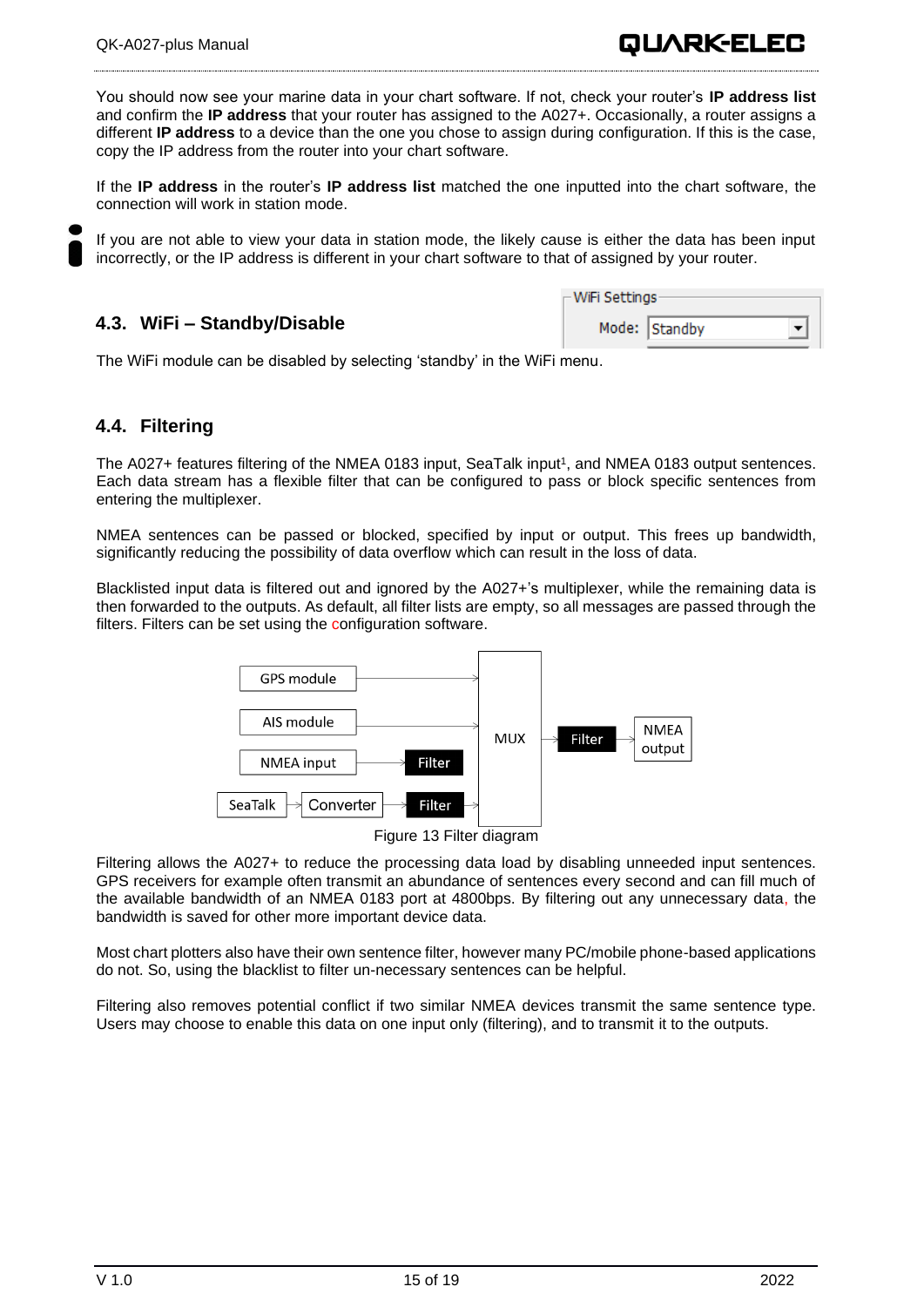## <span id="page-15-0"></span>**Configuring filters**

Each input port's blacklist can block up to 8 sentence types. To filter out unwanted message types from a specific input, enter the details in the corresponding 'Blacklist' in the configuration software.

All you need to do is remove the '\$' or '!' from the 5-digit NMEA talker and sentence identifiers and insert them separated by commas. For example to block '!AIVDM' and '\$GPAAM' enter 'AIVDM,GPAAM'. If blacklisting SeaTalk<sup>1</sup> data, use the corresponding NMEA message header. (See SeaTalk<sup>1</sup> section for a full list of converted messages).

## <span id="page-15-1"></span>**Routing data away from chosen outputs**

As a default, all input data (excluding any filtered data) is routed to all outputs (NMEA 0183, NMEA 2000, WiFi and USB). Data can be routed to limit the data flow to only certain output/s. Simply un-tick the corresponding boxes in the configuration software.

*Please note:* The WiFi module allows one way communication only. It allows the sending of navigation data to a computer or mobile device via WiFi, but these devices cannot send data back to the A027+ or other networks / devices connected to the A027+.

| Black List Settings |                        |
|---------------------|------------------------|
| SeaTalk:            |                        |
| NMEA IN1:           | <b>GPGSV</b>           |
|                     | NMEA OUT: GPGLL, AIVDM |
|                     |                        |
|                     |                        |
|                     |                        |

| Input Routing Settings |              |  |                   |   |                  |   |
|------------------------|--------------|--|-------------------|---|------------------|---|
|                        |              |  |                   |   | <b>To Output</b> |   |
|                        | rate(bps)    |  | NMEA WIFI N2K LAN |   |                  |   |
| SeaTalk: 4800          |              |  | ⊽                 | ⊽ | ⊽                | ⊽ |
| NMEA IN:               | 4800         |  | ⊽                 | ⊽ | − ⊽              | ⊽ |
|                        | GPS: 9600    |  | ☞                 |   | ⊽ ⊽              | ☞ |
|                        | AIS: 38400 - |  | ⊽                 | ⊽ | ⊽                | ⊽ |
| USB:                   |              |  | ⊽                 | ⊽ | ⊽                | ⊽ |
| WiFi:                  |              |  | ⊽                 | ☞ | ⊽                | ⊽ |
| Output Settings        |              |  |                   |   |                  |   |
| NMEA OUT: 38400 -      |              |  |                   |   |                  |   |

### <span id="page-15-2"></span>**4.5. Ethernet Settings**

Similar to the WiFi, the Ethernet module supports one-way communication only. It allows sending but does not support receiving of navigation data. The A027+ does not support DHCP (Dynamic Host Configuration Protocol), a valid static IP address, gateway and subnet mask will be required for setup.

| -Ethernet(LAN) Settings- |  |  |  |  |                                                              |
|--------------------------|--|--|--|--|--------------------------------------------------------------|
|                          |  |  |  |  | $pp:$ 192.168.1.200 Gateway: 192.168.1.1 Mask: 255.255.255.0 |
|                          |  |  |  |  |                                                              |

## <span id="page-15-3"></span>**4.6. USB - Monitoring NMEA Messages**

Connect the A027+ and then click 'Open port' which will display all the sentences in the application window.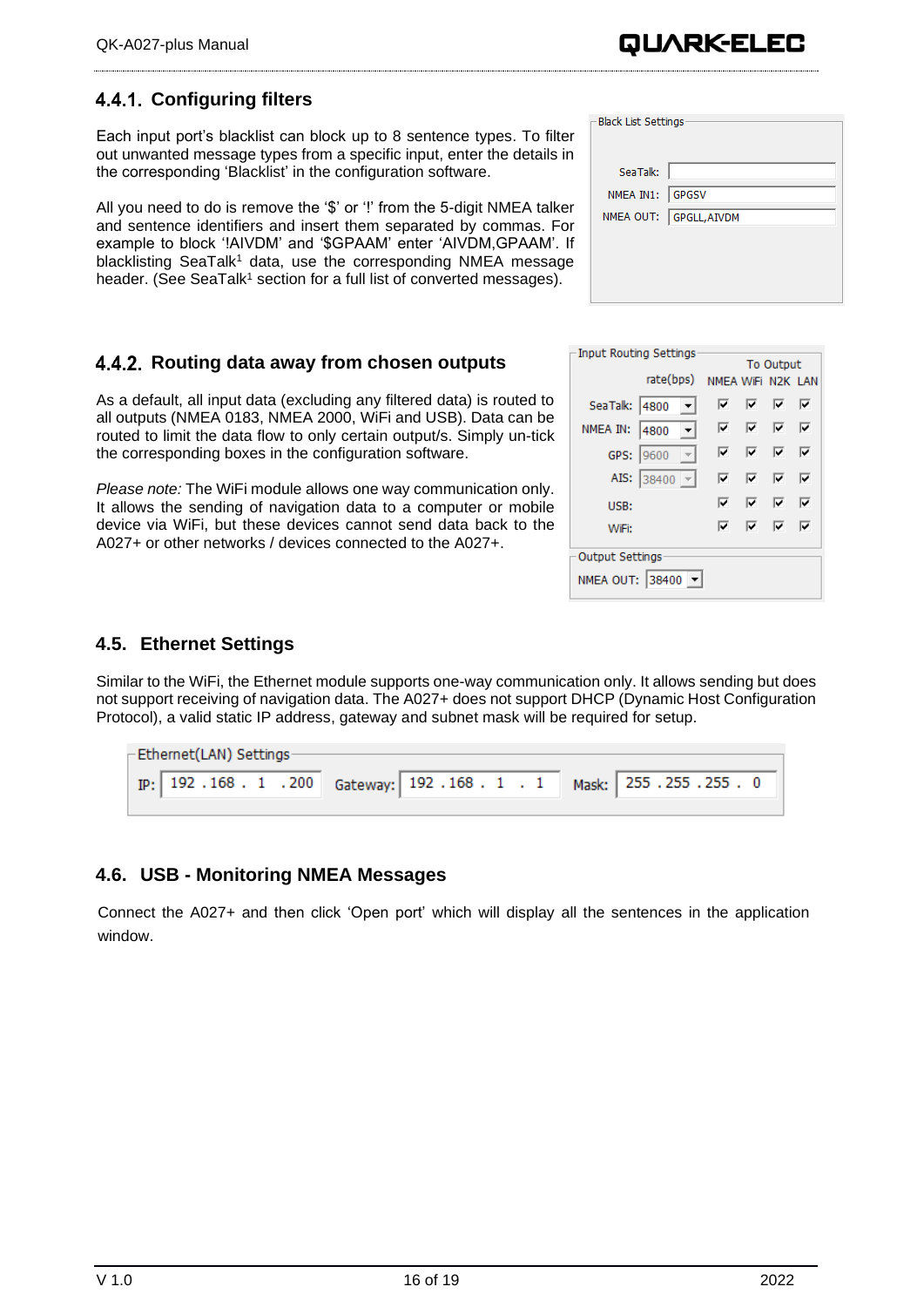| Quark-elec QK-A027+ Configuration GUI<br>NMEA sentences send receive via USB                                                                                                                                                                                                                                                                                                                                                                                                         |                                                                                                                                                                                                                     | <b>College</b><br>$\times$                                                                                                                                                     |
|--------------------------------------------------------------------------------------------------------------------------------------------------------------------------------------------------------------------------------------------------------------------------------------------------------------------------------------------------------------------------------------------------------------------------------------------------------------------------------------|---------------------------------------------------------------------------------------------------------------------------------------------------------------------------------------------------------------------|--------------------------------------------------------------------------------------------------------------------------------------------------------------------------------|
| GPGGA,,,,,,0,00,99.99,,,,,,,*48<br>GPGSA, A, 1,   , 99.99, 99.99, 99.99*30<br>GPGSV, 1, 1, 00*79<br>GPGLL,,,,,,V,N*64<br>!AIVDM.1.1A.B39f0q03wp11rh7MqssO3wv021Mk.0*3C<br>!AIVDM,1,1,,A,B3HOI:03wp00007P0bCQ3wv021Mk,0*27<br>!AIVDM,1,1,,A,B33sVfP3wp07Dh7StbcQ3wv021Mk,0*0F<br>!AIVDM.1.1A.B3eaJF03wp0>aP7Rt:kO3wv021Mk.0*53<br>!AIVDM,1,1,,A,B5MrVH03wp0MC07LR33Q3wv021Mk,0*25<br>!AIVDM,1,1,,A,B5Mtp?03wp0TWh7Q1:KQ3wv021Mk,0*28<br>!AIVDM.1.1A.B3aEOK03wp0ctP7TItsO3wv021Mk.0*5F |                                                                                                                                                                                                                     | Close Port<br>Clear                                                                                                                                                            |
|                                                                                                                                                                                                                                                                                                                                                                                                                                                                                      |                                                                                                                                                                                                                     | Send                                                                                                                                                                           |
| Input Routing Settings<br>rate(bps)<br>NMEA WIFI N2K LAN<br>⊽<br>⊽<br>SeaTalk: 4800<br>⊽<br>▽<br>NMEA IN: $ 4800 \rightarrow$<br>⊽<br>⊽<br>GPS: 9600<br>⊽<br>AIS: $ 38400 -$<br>▽<br>$\overline{\mathbf{v}}$<br>▽<br>USB:<br>⊽ ⊽<br>WiFi:                                                                                                                                                                                                                                            | <b>Black List Settings-</b><br>To Output<br>⊽<br>$\overline{\mathbf{v}}$<br>SeaTalk:<br>ঢ়৾৾ঢ়<br>NMEA IN1:<br>⊽<br>⊽<br><b>NMEA OUT:</b><br>⊽<br>⊽<br>⊽<br>$\overline{\mathbf{v}}$<br>⊽<br>$\overline{\mathbf{v}}$ | WiFi Settings-<br>Mode: Ad-hoc<br>SSID: OKA027+ 4u9x<br>Password: 88888888<br>$IP:$ 192 . 168 . 1 . 100<br>192.168.1.100<br>Gateway:  <br>255.255.255.0<br>Mask:<br>Port: 2000 |
| Output Settings-<br>NMEA OUT: 38400 -<br>Ethernet(LAN) Settings<br>IP: 192.168.1.1<br>Gateway:                                                                                                                                                                                                                                                                                                                                                                                       | WIFi/USB output of NMEA 2000 in<br>NMEA 0183 format v<br>192.168.1.1<br>255.255.255.0<br>Mask:                                                                                                                      | Config<br><b>Disconnect</b>                                                                                                                                                    |
| Quark-elec @12052021                                                                                                                                                                                                                                                                                                                                                                                                                                                                 | Connected<br>V2.00.220121                                                                                                                                                                                           | COM20 Opened, RX: 25064                                                                                                                                                        |

Figure 14: Monitor via USB

## <span id="page-16-0"></span>**5. Upgrading firmware**

The current firmware version can be verified through the configuration tool (when connected, the firmware version will be shown at the bottom of the configuration software window).

To upgrade the firmware,

- 1. Power up your A027+ and then connect it to a Windows computer via USB.<br>2. Run the configuration software.
- Run the configuration software.
- 3. Ensure the configuration tool is connected to the A027+, and then press Ctrl+F7.
- 4. A new window will pop up with a drive named 'STM32' or similar. Copy the firmware into this drive and wait around 10 seconds to make sure the file has been fully copied to this drive.
- 5. Close the window and the configuration software.
- 6. Re-power the A027+, and the new firmware will be active on your device.

## <span id="page-16-1"></span>**6. Specification**

| <b>Item</b>                     | <b>Specification</b>                     |
|---------------------------------|------------------------------------------|
| Frequency bands                 | 161.975MHz &162.025MHz                   |
| Operating temperature           | $-5^{\circ}$ C to $+80^{\circ}$ C        |
| Storage temperature             | $-25^{\circ}$ C to $+85^{\circ}$ C       |
| DC supply                       | $12.0V(+/- 10%)$                         |
| Maximum supply current          | 235mA                                    |
| AIS receiver sensitivity        | -112dBm@30%PER (where A027 is -105dBm)   |
| <b>GPS receiver sensitivity</b> | $-162$ d $Bm$                            |
| NMEA data format                | ITU/ NMEA 0183 format                    |
| NMEA input data rate            | 4800bps                                  |
| NMEA output data rate           | 38400bps                                 |
| WiFi mode                       | Ad-hoc and Station modes on 802.11 b/g/n |
| <b>LAN</b> Interface            | 10/100 Mbps RJ45-Jack                    |
| Security                        | WPA/WPA2                                 |
| <b>Network Protocols</b>        | TCP                                      |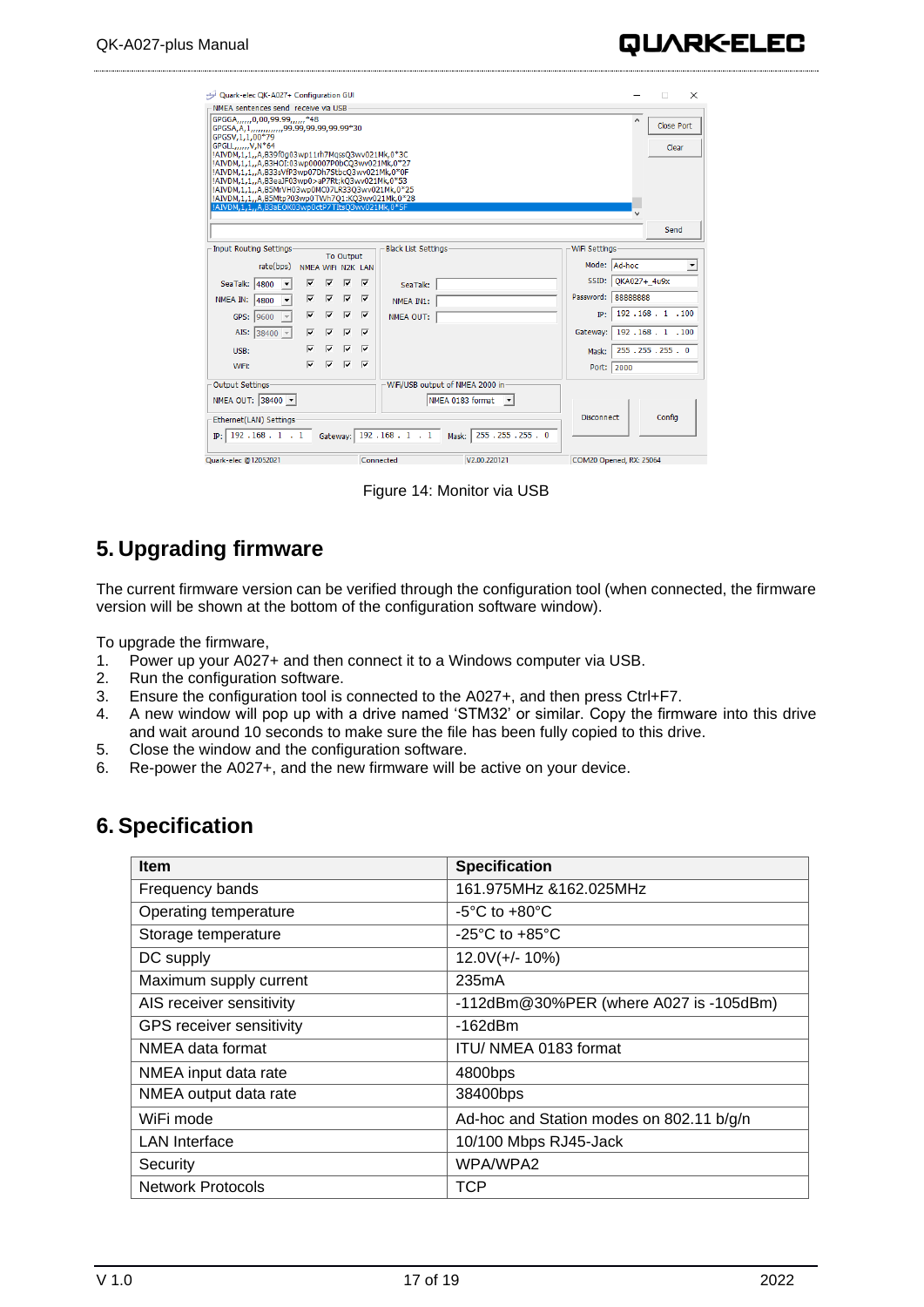## <span id="page-17-0"></span>**7. Limited Warranty and Notices**

Quark-elec warrants this product to be free from defects in materials and manufacture for two years from the date of purchase. Quark-elec will, at its sole discretion, repair or replace any components that fail in normal use. Such repairs or replacement will be made at no charge to the customer for parts and labour.

The customer is, however, responsible for any transportation costs incurred in returning the unit to Quark-Elec. This warranty does not cover failures due to abuse, misuse, accident or unauthorized alteration or repairs. A returns number must be given before any unit is sent back for repair.

<span id="page-17-1"></span>The above does not affect the statutory rights of the consumer.

## **8. Disclaimer**

This product is designed to aid navigation and should be used to augment normal navigational procedures and practices. It is the user's responsibility to use this product prudently. Neither Quark-elec, nor their distributors or dealers accept responsibility or liability either to the products user or their estate for any accident, loss, injury, or damage whatsoever arising out of the use or of liability to use this product.

Quark-elec products may be upgraded from time to time and future versions may therefore not correspond exactly with this manual. The manufacturer of this product disclaims any liability for consequences arising from omissions or inaccuracies in this manual and any other documentation provided with this product.

## <span id="page-17-2"></span>**9. Document History**

| <b>Issue</b> | <b>Date</b> | <b>Changes / Comments</b> |
|--------------|-------------|---------------------------|
| 1.0          | 13-01-2022  | Initial release           |
|              |             |                           |

## <span id="page-17-3"></span>**10.Glossary**

**IP:** internet protocol (ipv4, ipv6).

**IP Address:** is a numerical label assigned to each device connected to a computer network.

**NMEA 0183:** is a combined electrical and data specification for communication between marine electronics, where data transfer is one-directional. Devices communicate through talker ports being connected to listener ports.

**NMEA 2000:** is a combined electrical and data specification for networked communication between marine electronics, where data transfer is one-directional. All NMEA 2000 devices must be connected to a powered NMEA 2000 backbone. Devices communicate both ways with other connected NMEA 2000 devices. NMEA 2000 is also known as N2K.

**Router:** A router is a networking device that forwards data packets between computer networks. Routers perform the traffic directing functions on the Internet.

**USB:** cable for communication and power supply between devices.

**WiFi - Ad-hoc mode:** devices communicate directly with each other without a router.

**WiFi - Station mode:** devices communicate by going through an Access Point (AP) or router.

## <span id="page-17-4"></span>**11.For more info…**

For more technical information and other enquiries, please go to the Quark-elec forum at: <https://www.quark-elec.com/forum/>

For sales and purchasing information, please email us: [info@quark-elec.com](mailto:info@quark-elec.com)